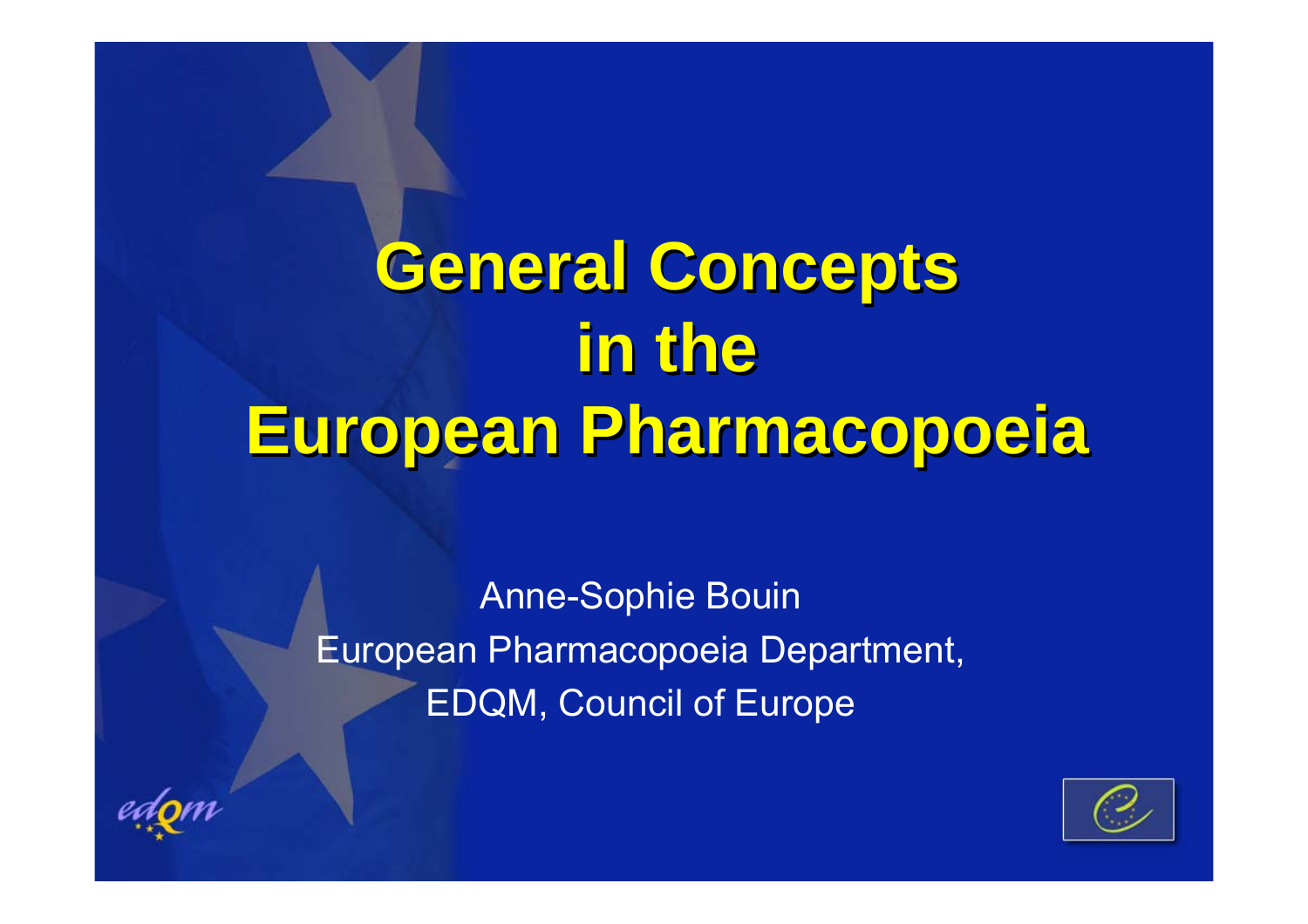### **General notices**





Anne-Sophie Bouin, 28/10/09 ©2009 EDQM, Council of Europe, All rights reserved 1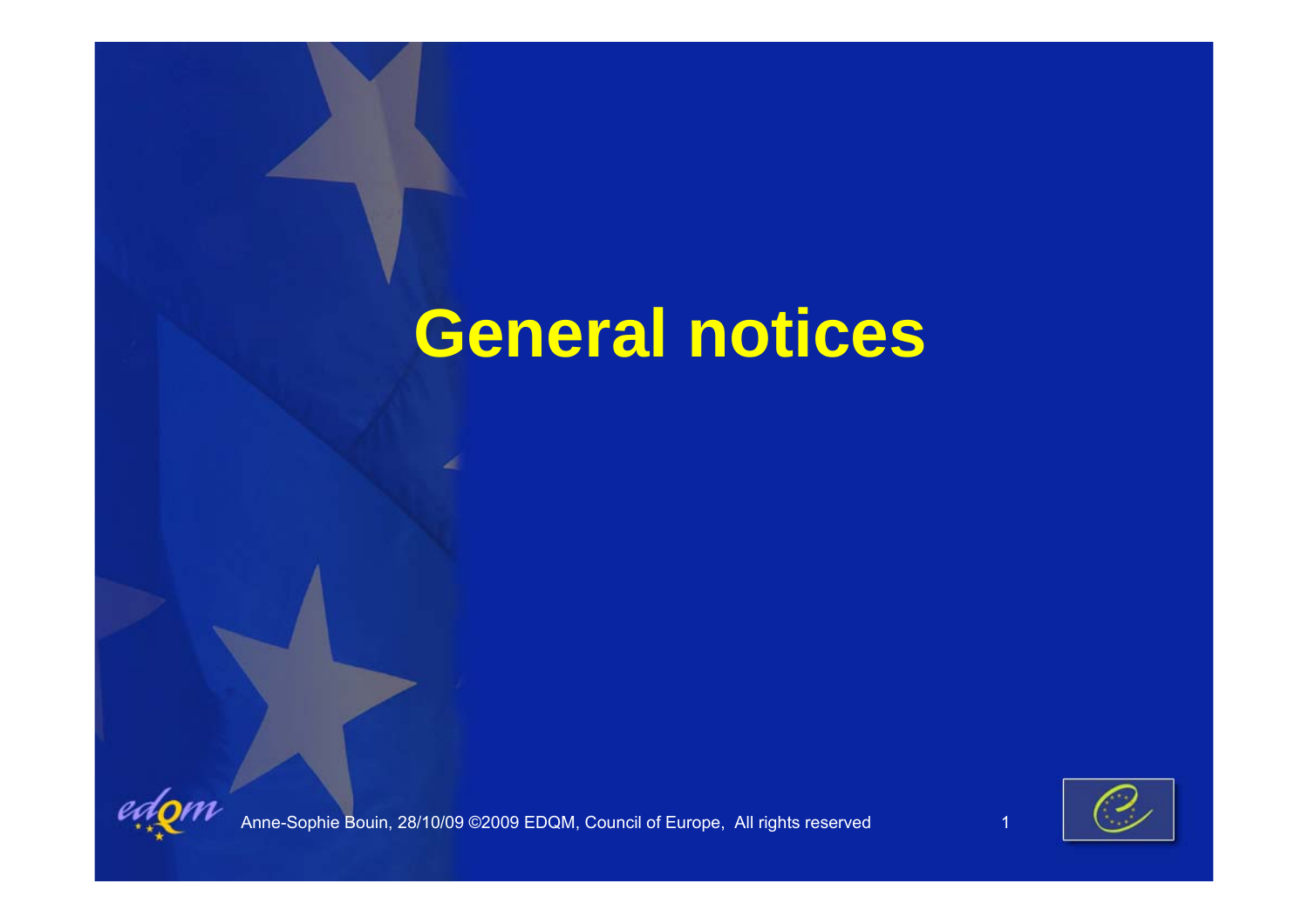### **General Notices General Notices**

Put at the very beginning of the Ph. Eur. (page 1), they address general issues and are aimed at providing the basic information to the user

- Apply to **all** texts
- ¾ Rules to understand texts, conventional expressions

#### **Essential reading before starting to use monographs**



¾



28/10/09 ©2009 EDQM, Council of Europe, All rights reserved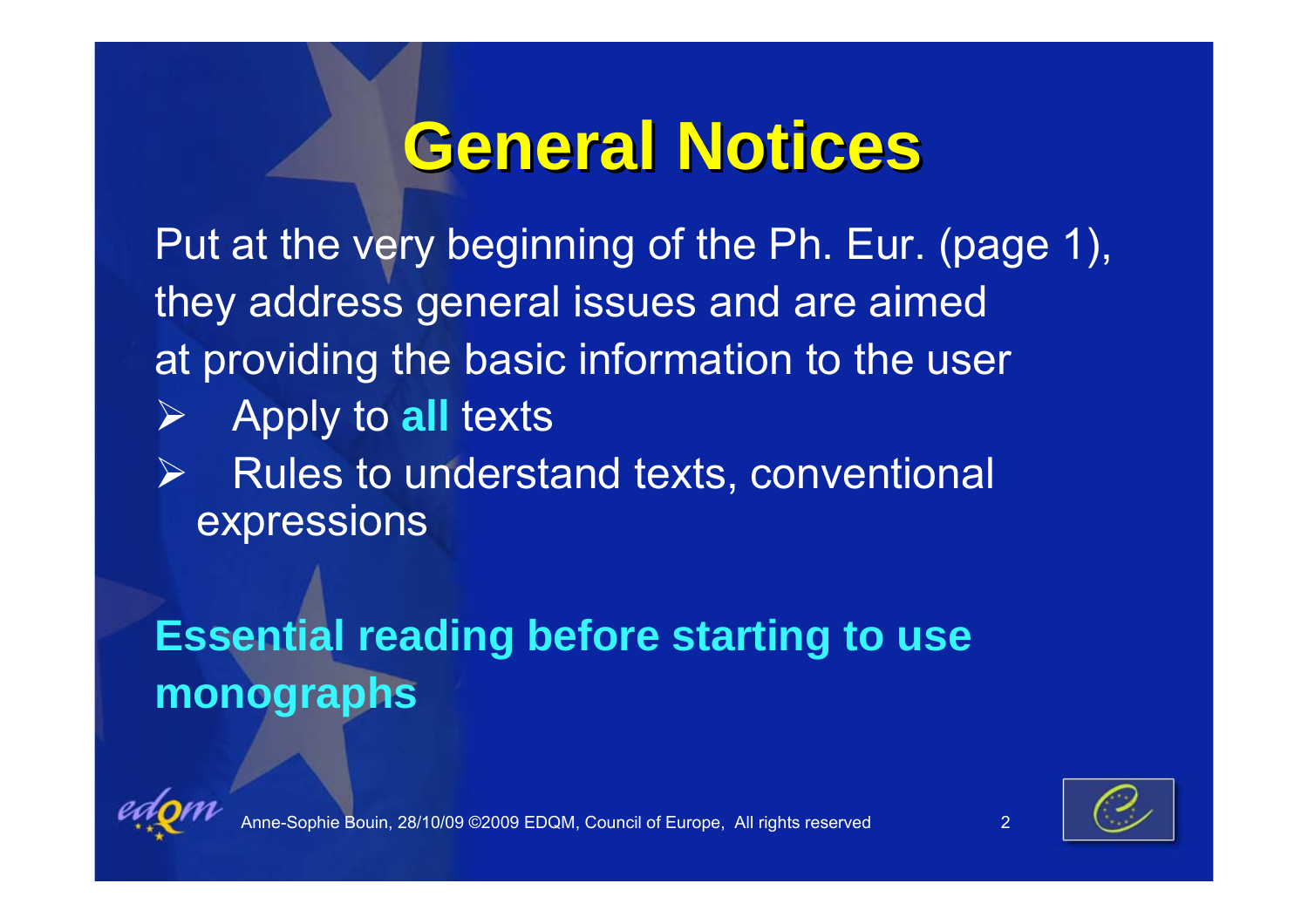### **Typical questions that are Typical questions that are answered in the General Notices answered in the General Notices**

▶ Do specifications apply throughout shelf-life? ▶ Are alternative methods allowed? ► The monograph specifies 1.000 g to be weighed for the test, what is the tolerance? ▶ Is Solubility a mandatory requirement? ▶ Is the Second Identification compulsory?





28/10/09 ©2009 EDQM, Council of Europe, All rights reserved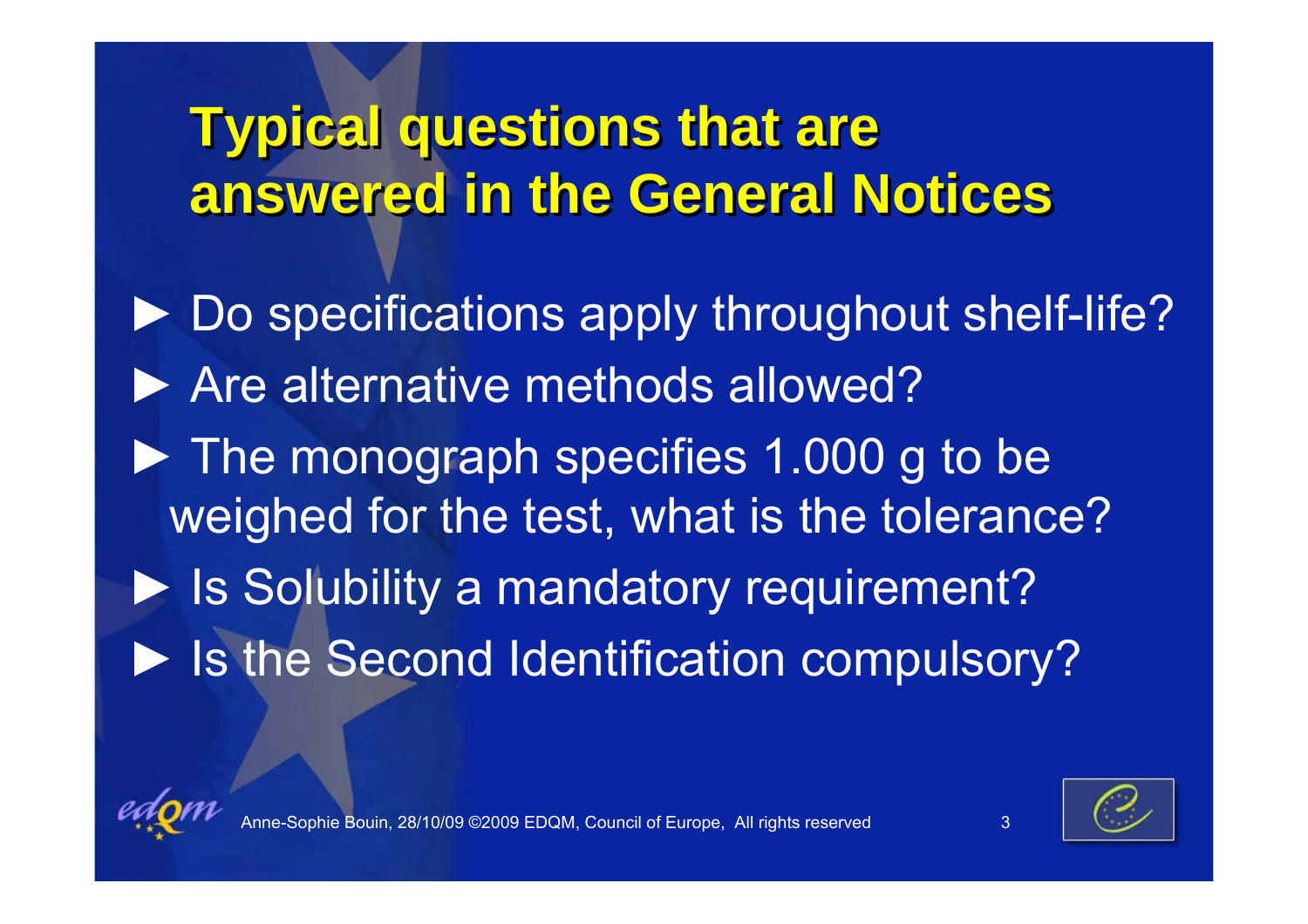### **Alternative methods Alternative methods**

Ph. Eur. tests are reference methods, essential in cases of dispute

¾Compliance is required, but alternative methods may be used as long as they lead to the same pass/fail result. It is the responsibility of the user to demonstrate their suitability. Approval of the competent authority is necessary in many cases.





Bouin, 28/10/09 ©2009 EDQM, Council of Europe, All rights reserved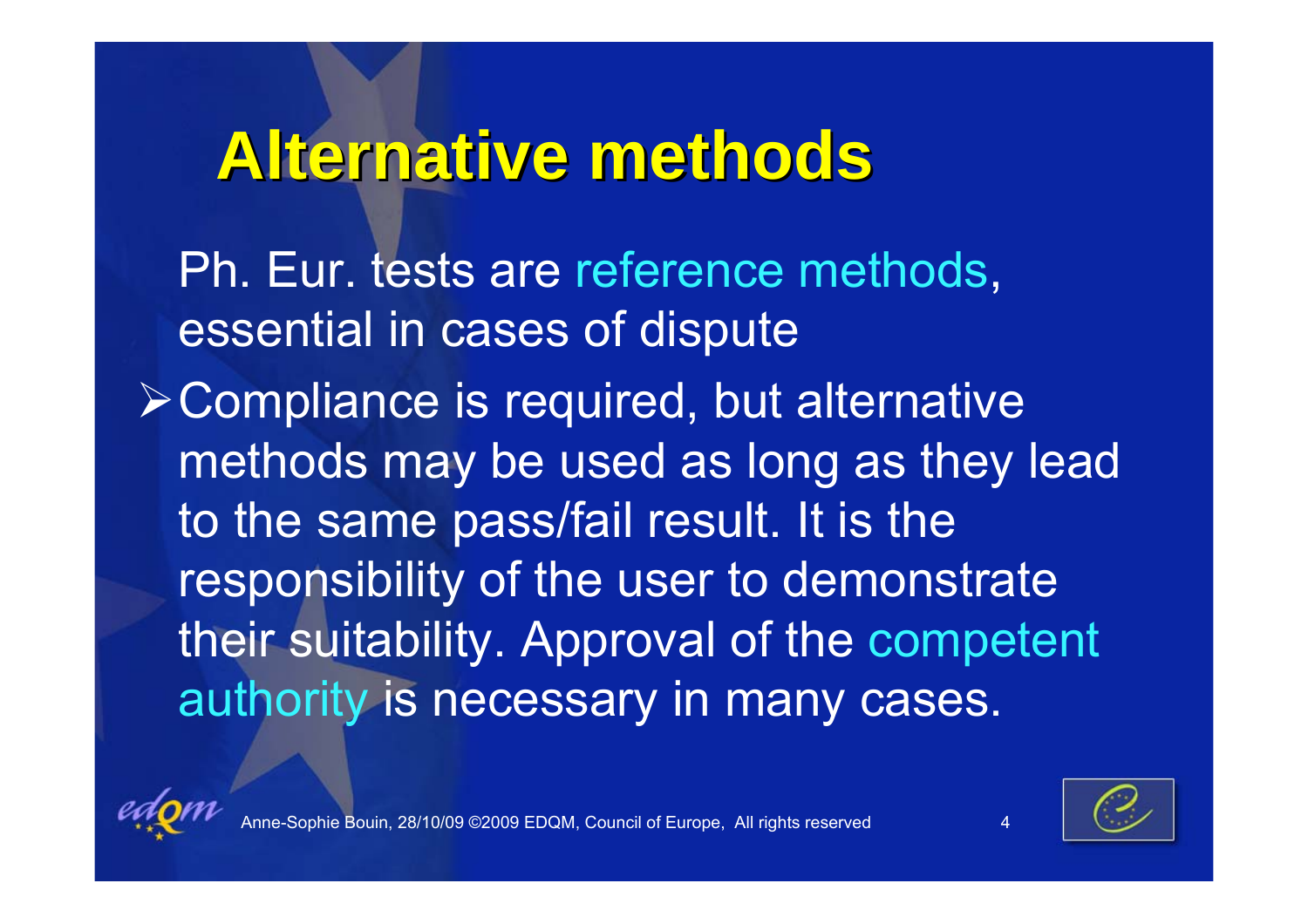## **Waiving of tests Waiving of tests**

- In some cases some tests may be omitted based on validation data or other suitable justification
- • Tests for process-specific impurities may be omitted if it is demonstrated that they will not occur with the particular process used





28/10/09 ©2009 EDQM, Council of Europe, All rights reserved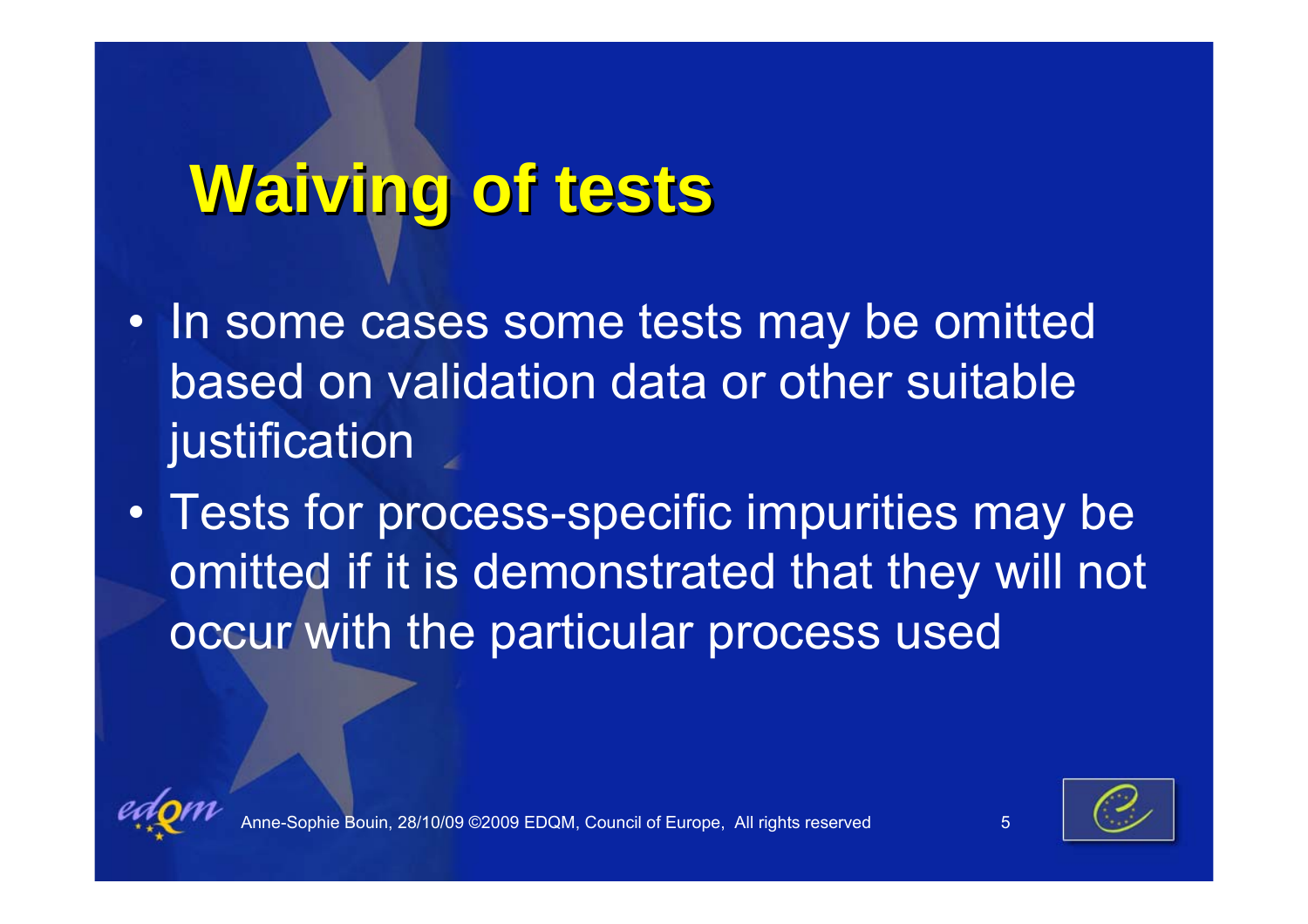# **Waiving of tests Waiving of tests**

*«* The manufacturer may obtain assurance that a product is of Pharmacopoeia quality from data derived, for example, from validation studies of the manufacturing process and from in-process controls. Parametric release in circumstances deemed appropriate by the competent authority is thus not precluded by the need to comply with the Pharmacopoeia. »





e Bouin, 28/10/09 ©2009 EDQM, Council of Europe, All rights reserved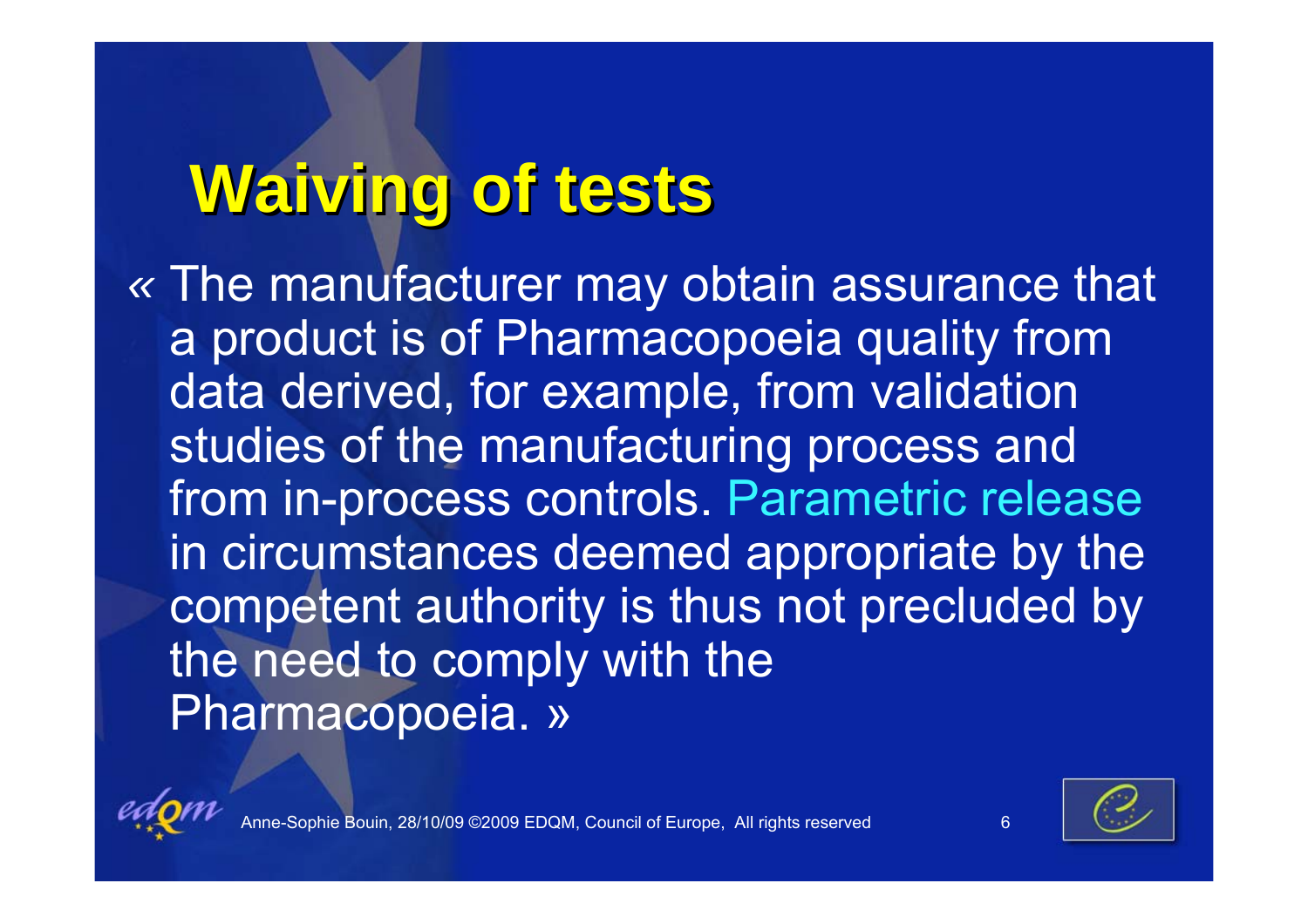## **Legal status of monographs Legal status of monographs**

- $\bullet$ Monographs are "official standards"
- $\bullet$  Medicines legislation in Europe makes monographs obligatory standards (2001/83/EC, 2001/81/EC)
- $\bullet$  Monographs may be accepted as suitable standards even when not obligatory





7

Bouin, 28/10/09 ©2009 EDQM, Council of Europe, All rights reserved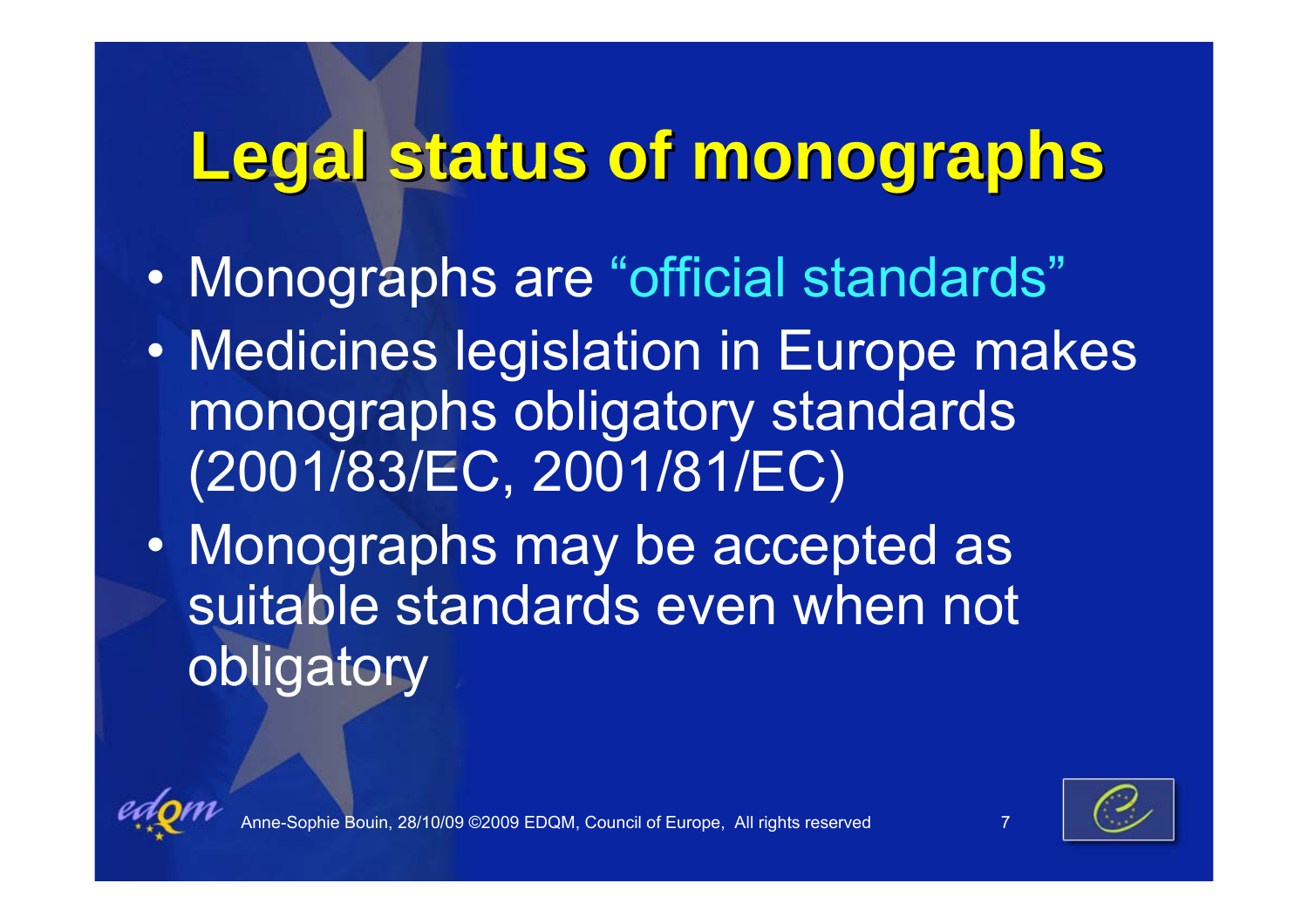# **What does compliance What does compliance mean? mean?**

### Compliance with a **monograph:**

- $\bullet$ All mandatory parts of a monograph
- $\bullet$  Compliance until time of use for raw materials
- • Compliance throughout period of validity for preparations
- In-use compliance decided by licensing authority for each preparation



e Bouin, 28/10/09 ©2009 EDQM, Council of Europe, All rights reserved



8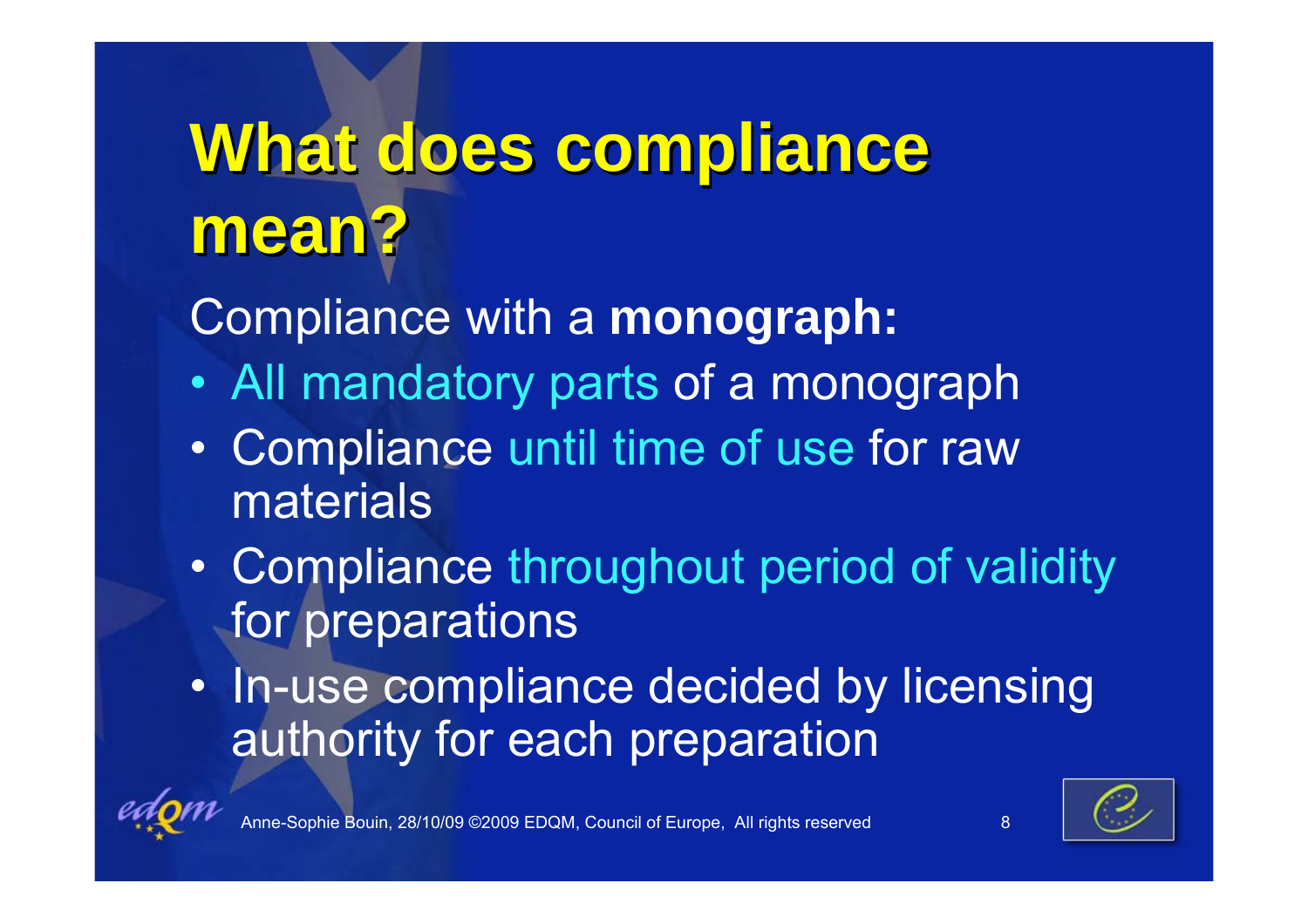## **What must comply? What must comply?**

- Mandatory for all substances for pharmaceutical use
- Ingredients (incl. excipients) of final formulation
- Components of solvents, buffers etc in or used to make up final formulation
- Solvents used for purification? If a monograph exists, then compliance will usually be required
- Reagents? Not usually needed for upstream use





9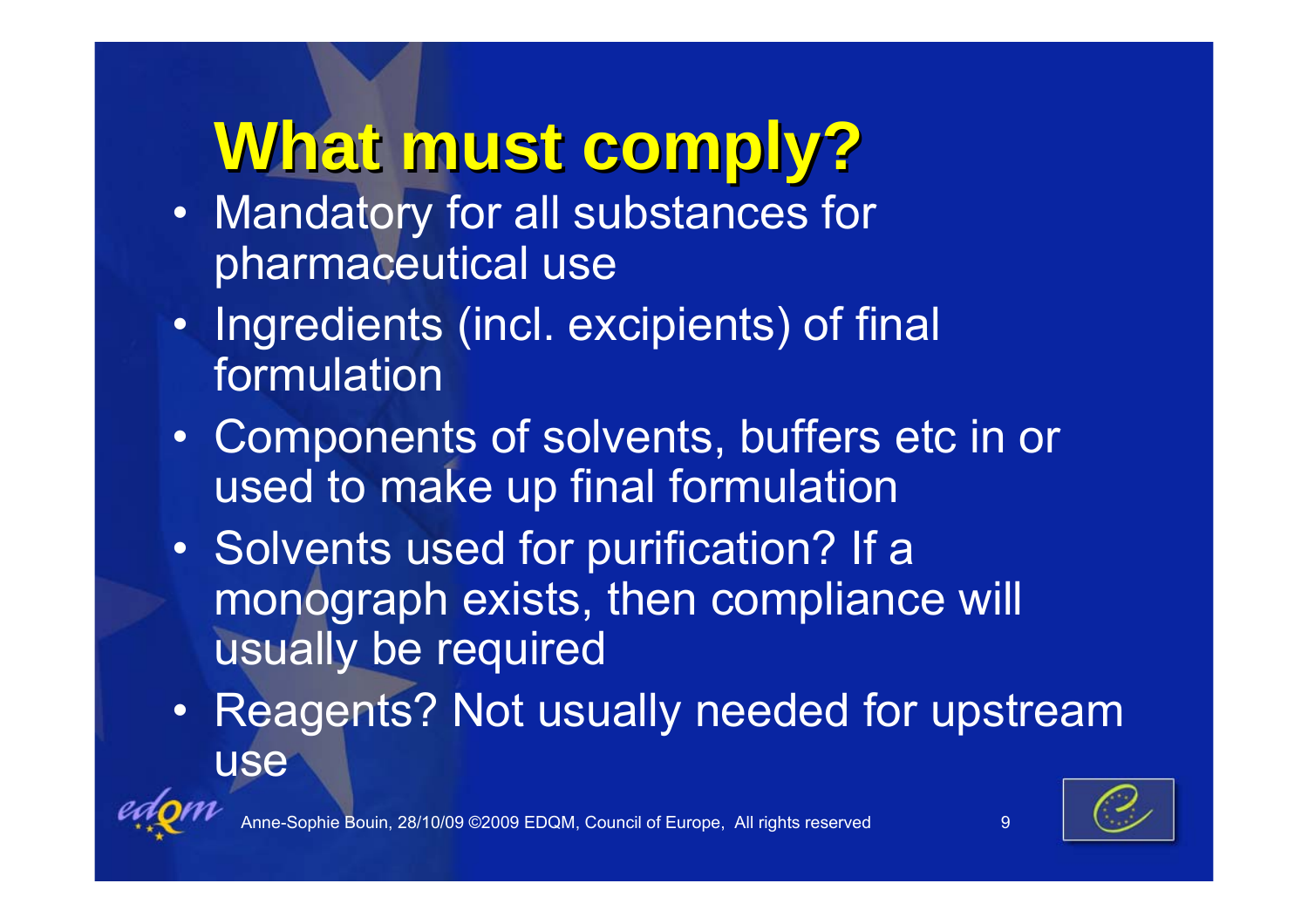**Validation of Validation of Pharmacopoeial methods Pharmacopoeial methods** « The test methods given in monographs and general chapters have been validated in accordance with accepted scientific practice and current recommendations on analytical validation. Unless otherwise stated in the monograph or general chapter, validation of the test methods by the analyst is not required. » *General Notices, 6th edition*





e Bouin, 28/10/09 ©2009 EDQM, Council of Europe, All rights reserved 10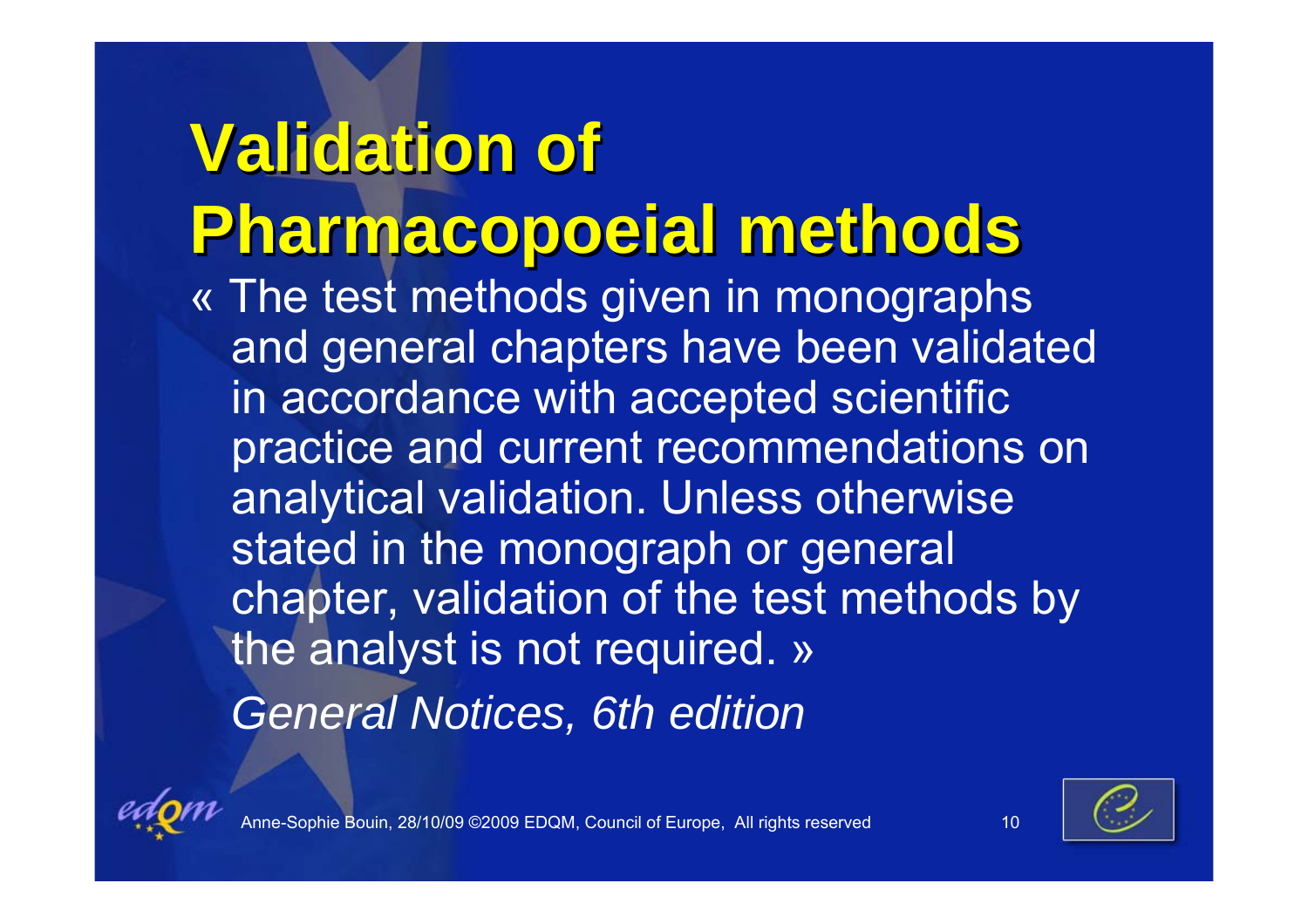### **Human and veterinary use Human and veterinary use**

- Unless otherwise stated, monographs cover human **and** veterinary use
- Where a substance is used in both human and veterinary products, the same quality specification is applied
- $\bullet$ • When the monograph title bears "for veterinary use " the substance is intended only for veterinary products





Bouin, 28/10/09 ©2009 EDQM, Council of Europe, All rights reserved 11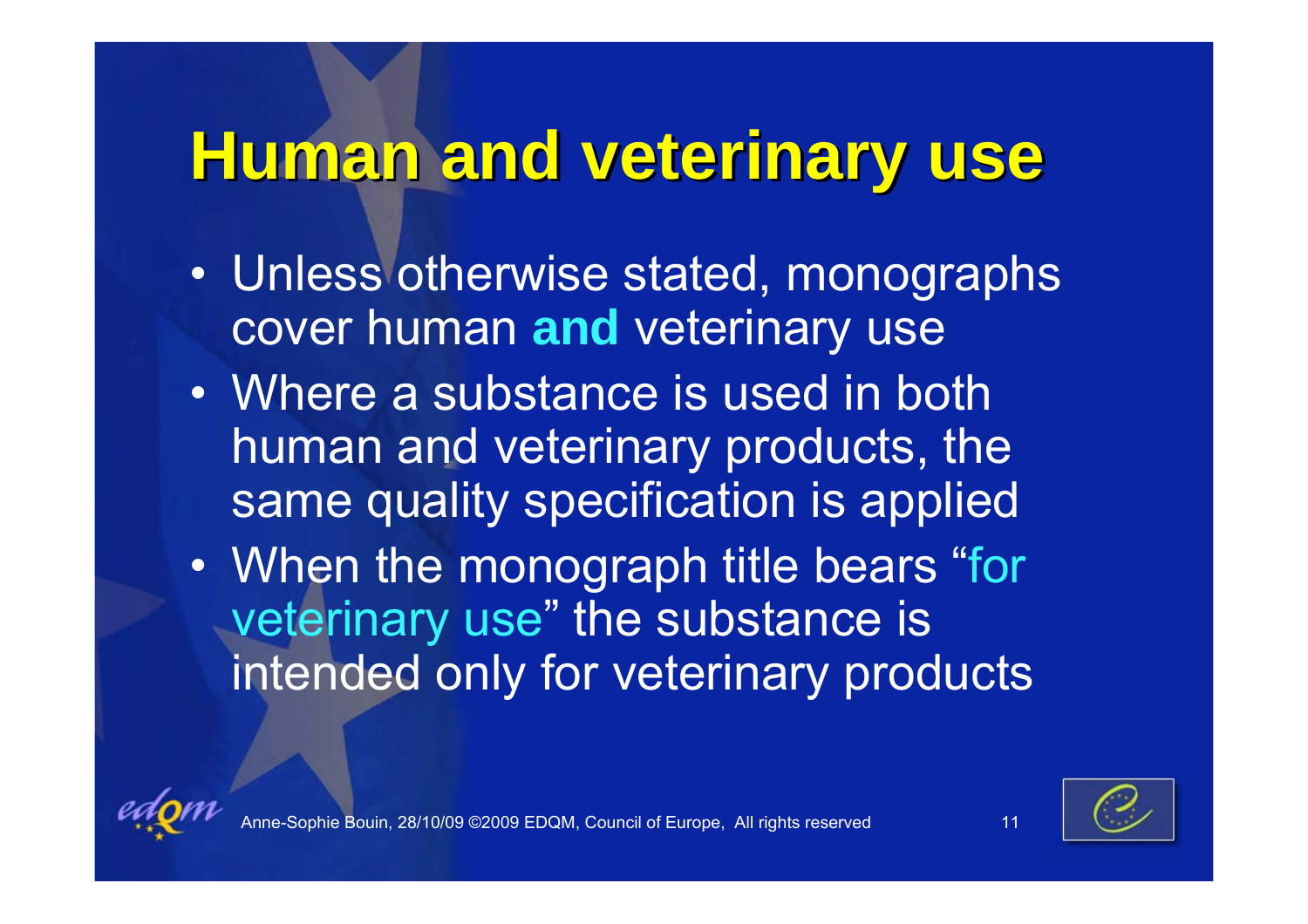## **General Chapters General Chapters**

 $edQm$ 

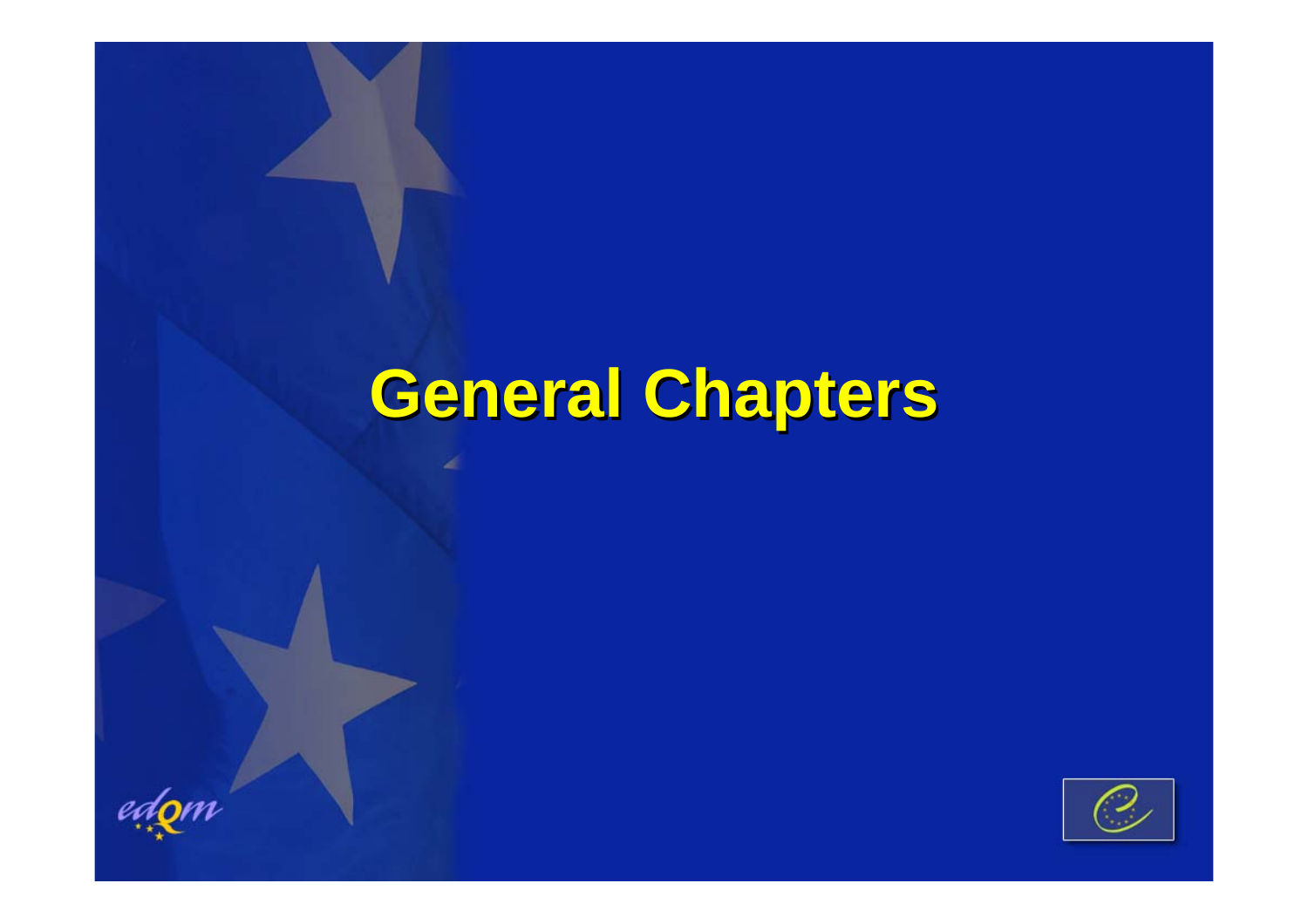### **Why general chapters? Why general chapters?**

### ¾ Analytical methods:

- Editorial convenience : avoid repeating standard methods in each monograph
- Provide standard methods that can be used where there is no monograph
- $-$  Give general requirements for equipment,  $\overline{\phantom{a}}$ equipment verification





Bouin, 28/10/09 ©2009 EDQM, Council of Europe, All rights reserved 13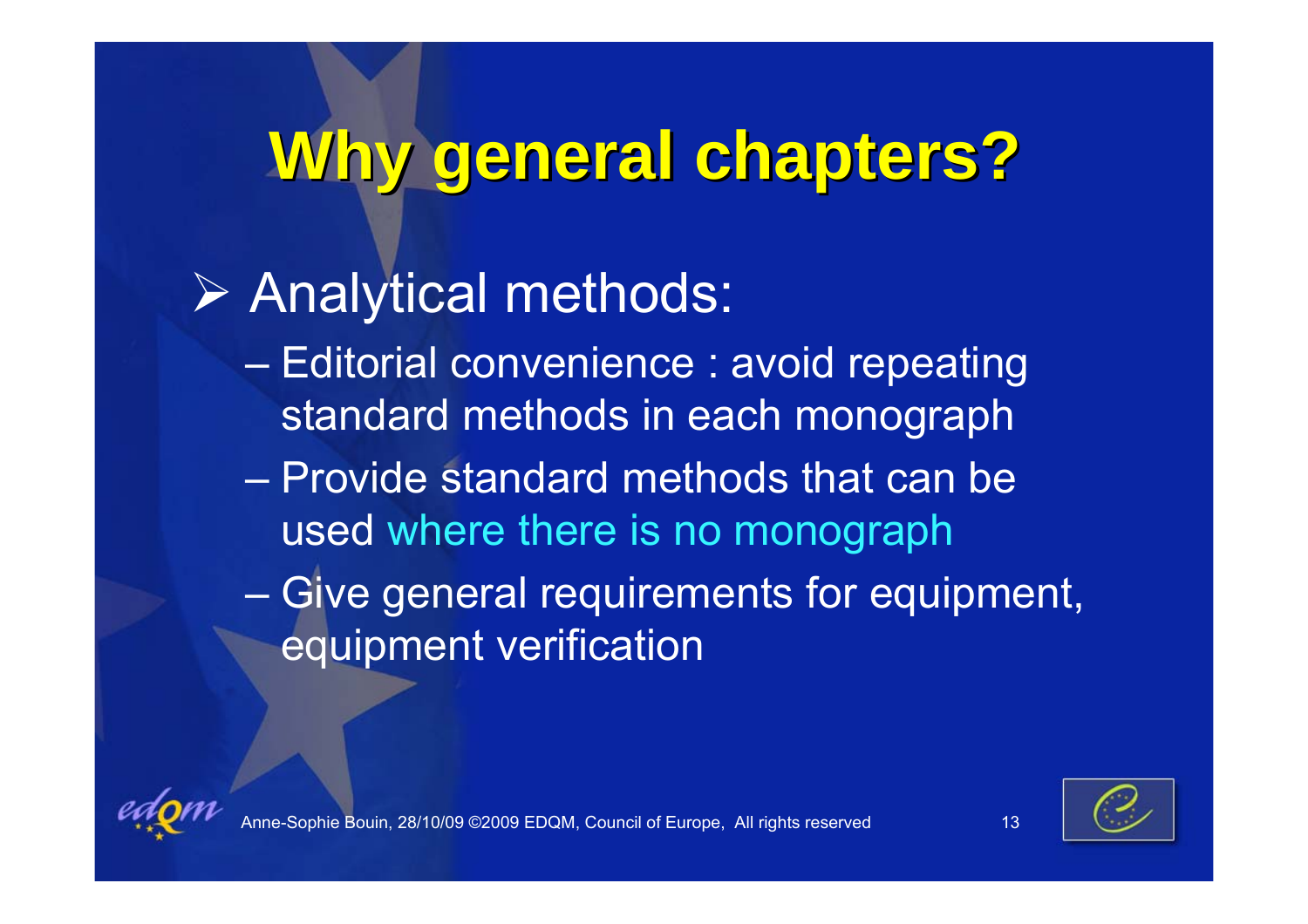# **General chapters General chapters**

- Not mandatory **"***per se"*
- $\bullet$  When referred to in a monograph, they become part of the standard
- Can be used for substances not covered by monographs, may need validation
- $\bullet$  Some general chapters are not referred to in any monograph (Raman spectrometry): useful guidance, can be referred to in applications



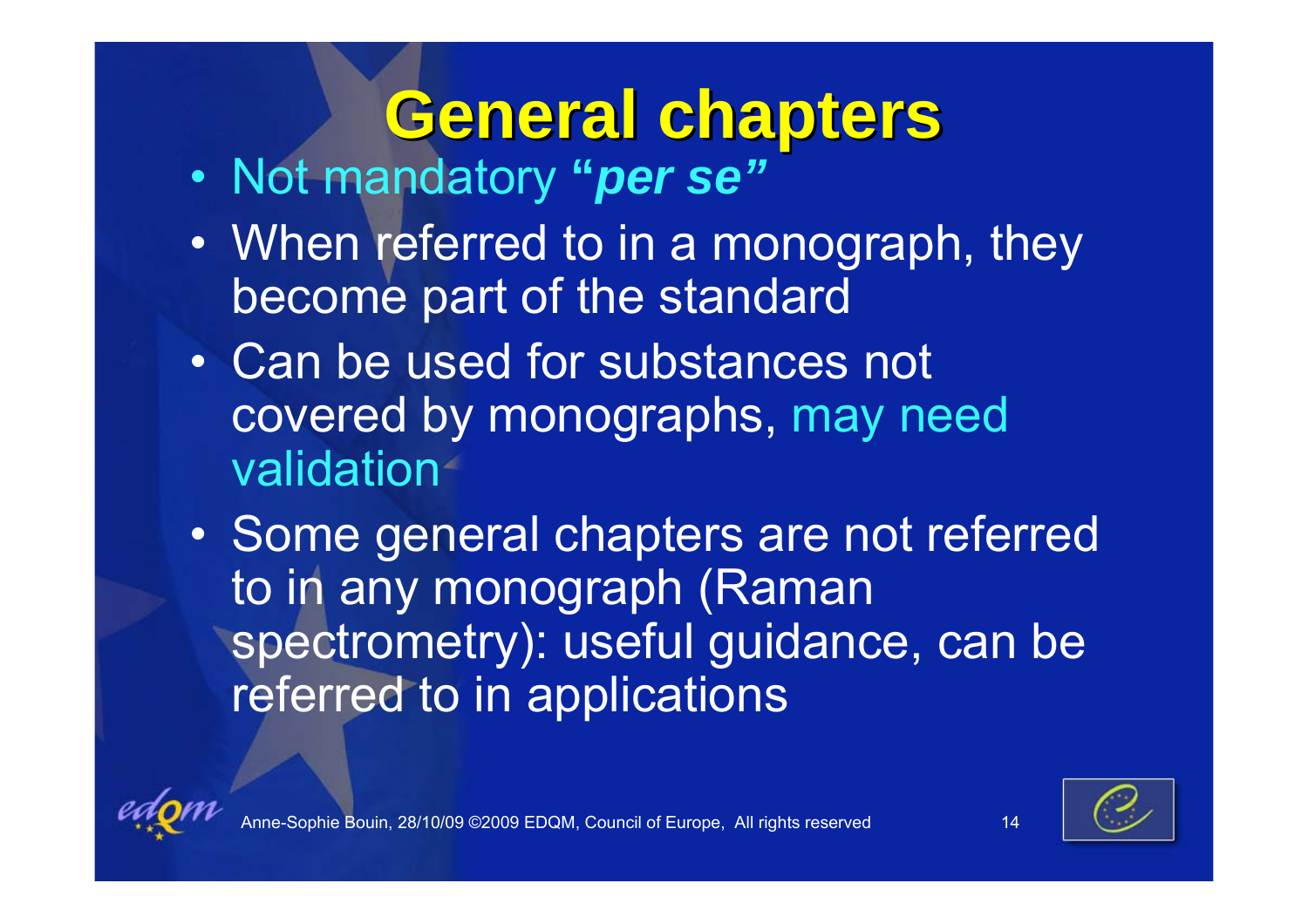### **General chapters General chapters**

 $\bullet$ • Many have validity or equipmentverification requirements

 $\bullet$  These requirements become part of monograph





hie Bouin, 28/10/09 ©2009 EDQM, Council of Europe, All rights reserved 15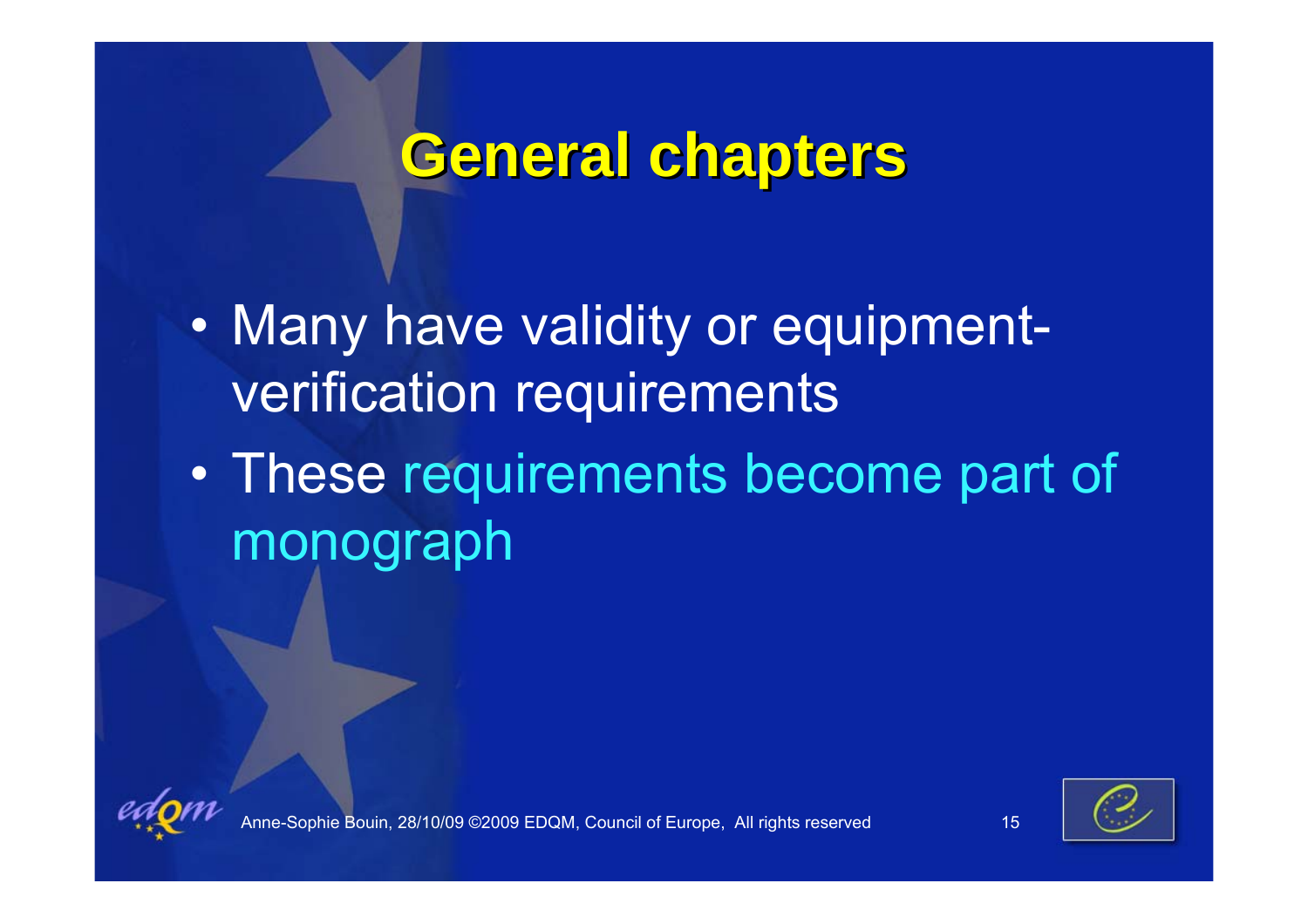### **Chromatographic separation techniques Chromatographic separation techniques 2.2.46. 2.2.46.**

- $\bullet$ LC, SEC, GC, TLC and SFC
- $\bullet$  System suitability:
	- Peak symmetry
	- $-$  Repeatability (for assays)
	- $-$  Limit of quantification
- $\bullet$ Adjustment of operating conditions
- Requirements apply wherever methods are prescribed in monographs

![](_page_16_Picture_8.jpeg)

![](_page_16_Picture_9.jpeg)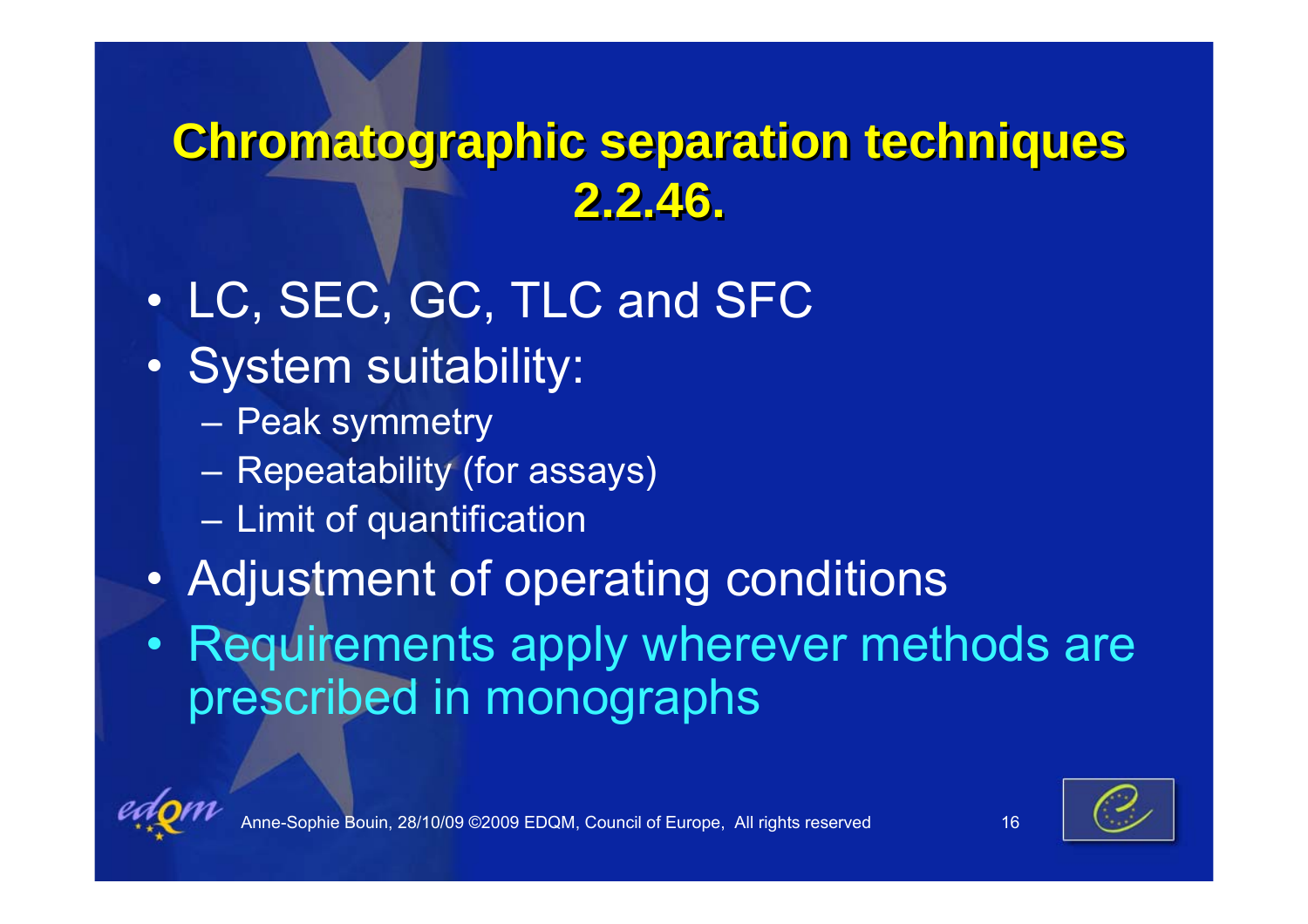## **General chapters in section 5 General chapters in section 5**

### ¾ not analytical methods

- 5.1 Preparation of sterile products / Microbiology
- 5.2 Production and QC of vaccines
- 5.3 Statistical Analysis
- 5.4 Residual solvents

5.9 Polymorphism 5.10 Control of impurities

![](_page_17_Picture_7.jpeg)

…

![](_page_17_Picture_8.jpeg)

Bouin, 28/10/09 ©2009 EDQM, Council of Europe, All rights reserved 17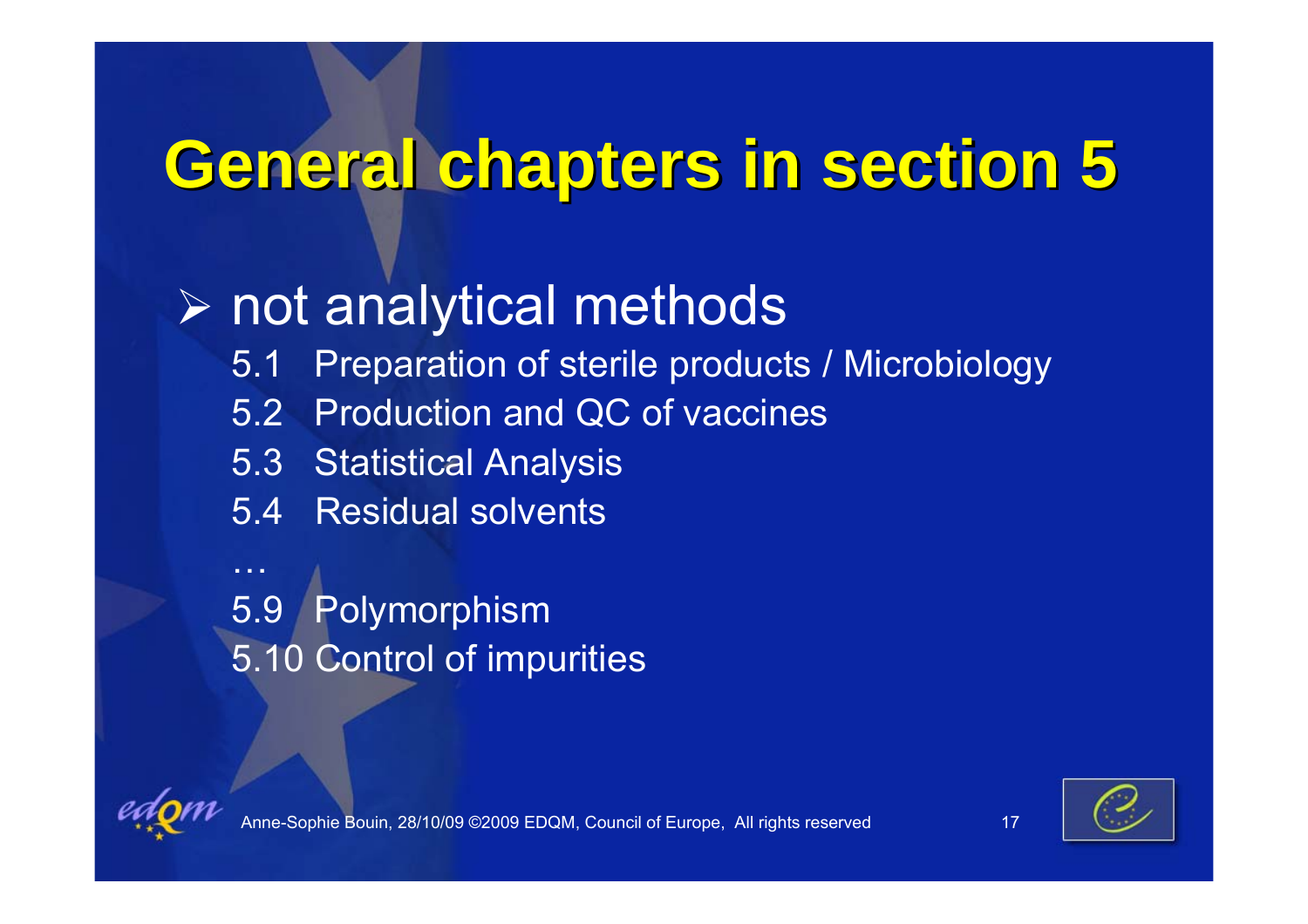### **General Monographs General Monographs**

 $edQm$ 

![](_page_18_Picture_2.jpeg)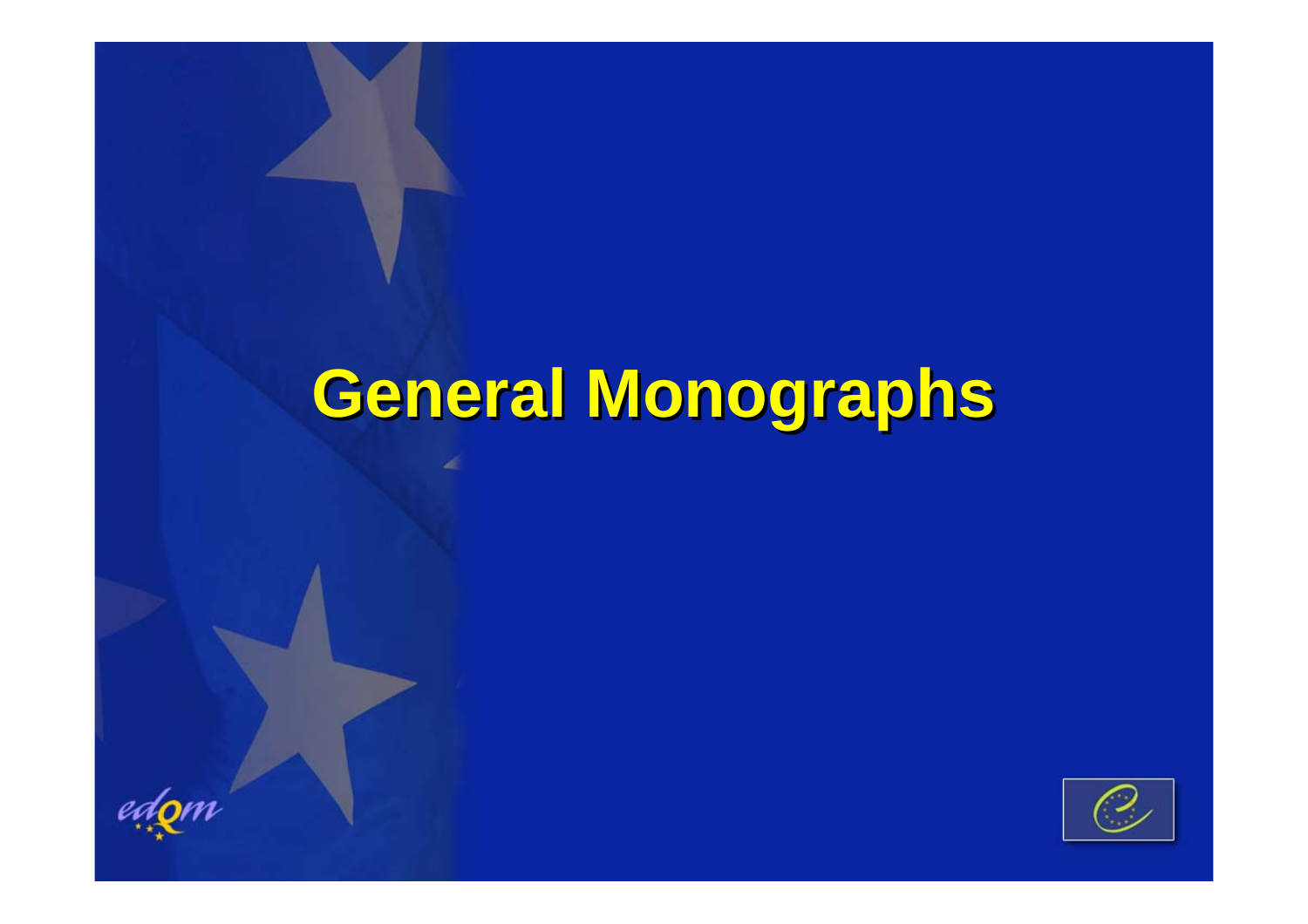# **Why general monographs? Why general monographs?**

• Two types:

General monographs on classes of substances

–– General monographs on dosage forms

![](_page_19_Picture_4.jpeg)

![](_page_19_Picture_5.jpeg)

Anne-Sophie Bouin, 28/10/09 ©2009 EDQM, Council of Europe, All rights reserved 19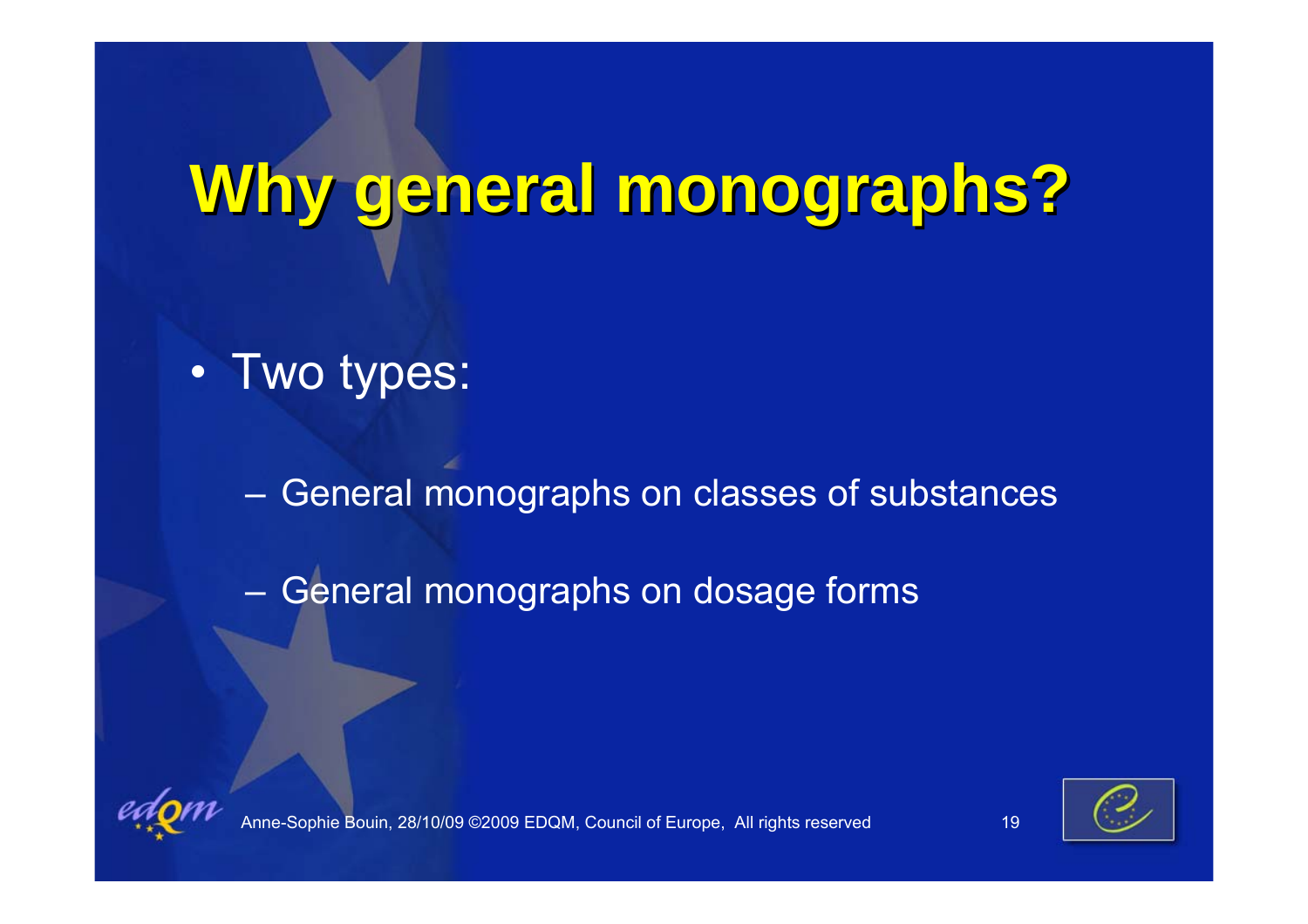### **General monographs General monographs**

- $\bullet$  "Classes" defined by different criteria: production method, origin, risk factors
- Aspects that cannot be treated in each individual monograph
	- Residual solvents
	- TSE/BSE
	- Pesticides in herbals
	- $\mathcal{L}_{\mathcal{A}}$ etc.

![](_page_20_Picture_7.jpeg)

![](_page_20_Picture_8.jpeg)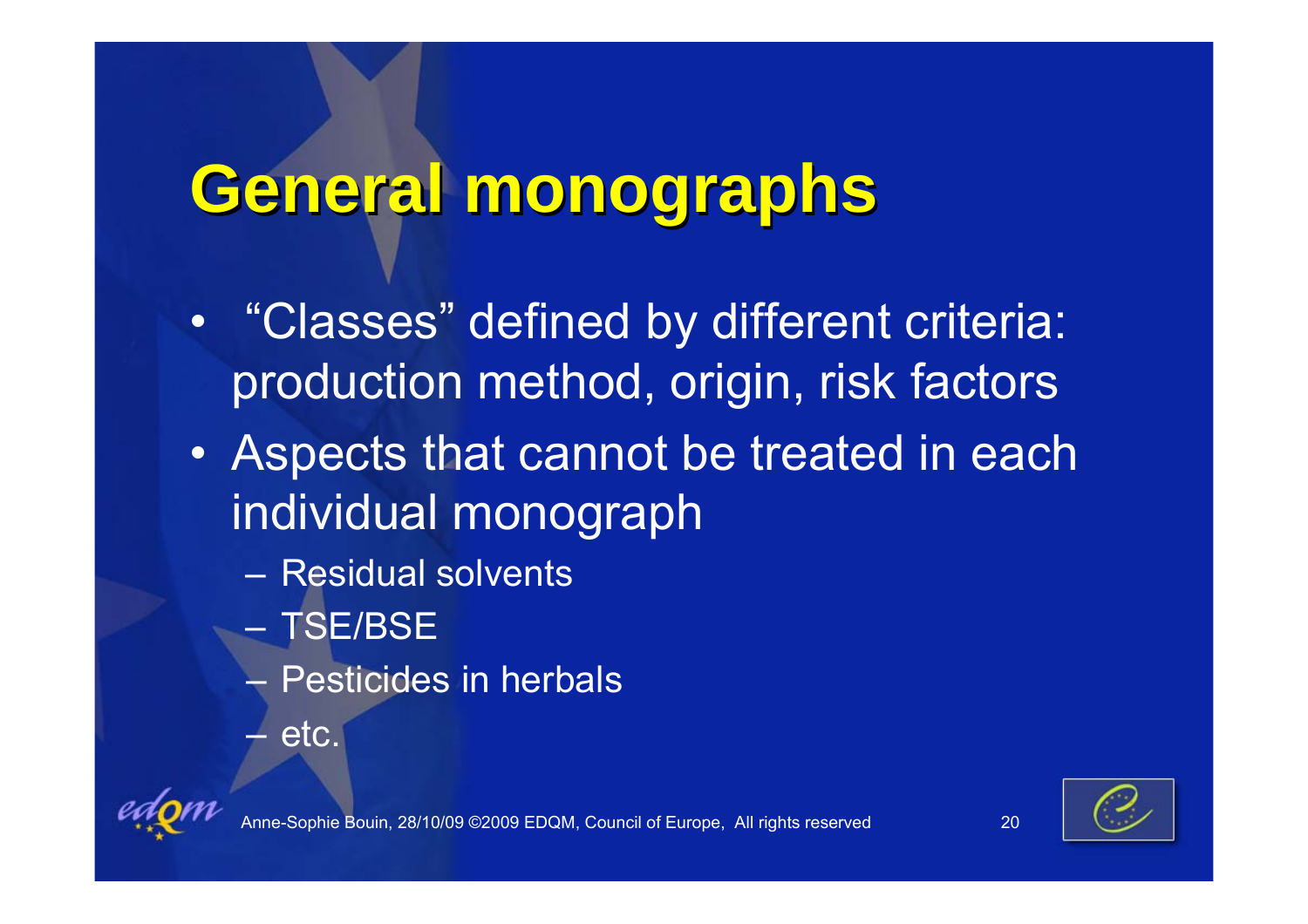## **General monographs General monographs**

• Apply to all relevant products

• No cross-reference in individual monographs

CHECK WHICH GENERAL MONOGRAPHS APPLY!

![](_page_21_Picture_4.jpeg)

![](_page_21_Picture_5.jpeg)

hie Bouin, 28/10/09 ©2009 EDQM, Council of Europe, All rights reserved 21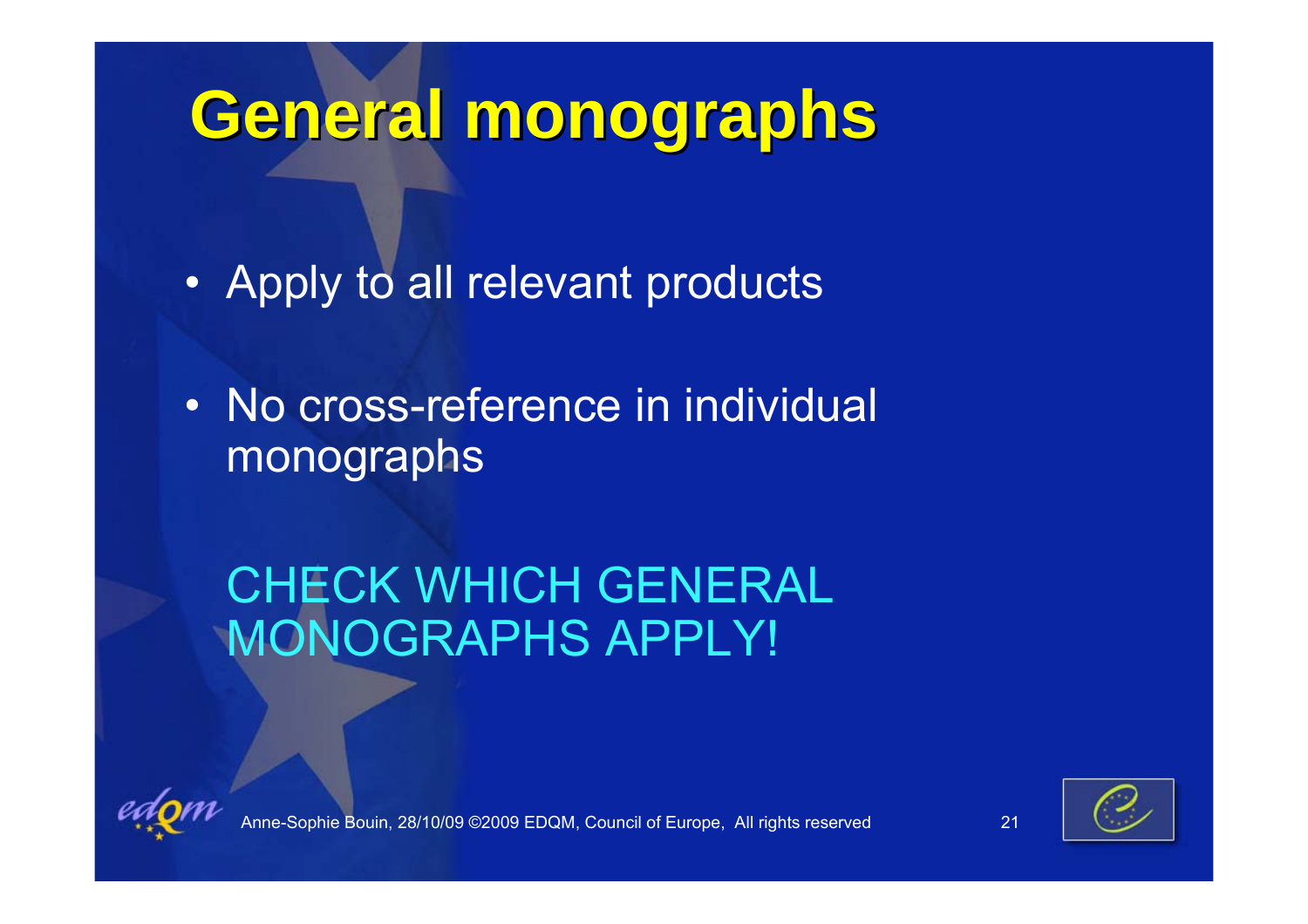**Complementarity of General Complementarity of General & individual monographs & individual monographs** « General monographs and individual monographs are complementary. If the provisions of a general monograph do not apply to a particular product, this is expressly stated in the individual monograph. » General notices, 6th edition

![](_page_22_Picture_1.jpeg)

![](_page_22_Picture_2.jpeg)

Anne-Sophie Bouin, 28/10/09 ©2009 EDQM, Council of Europe, All rights reserved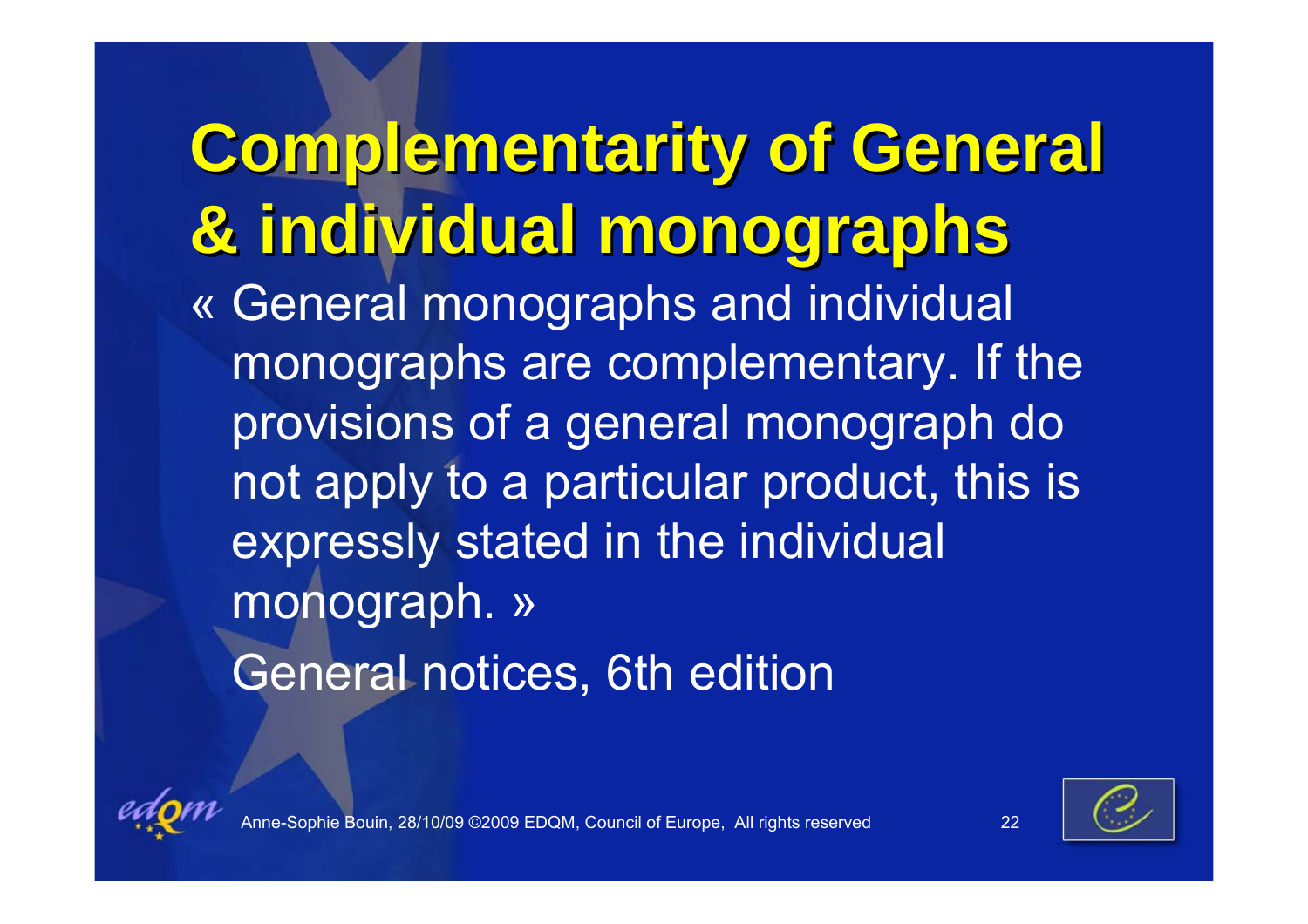### **General monographs on dosage General monographs on dosage forms forms**

- Contain requirements common to all dosage forms of the type defined (tablets, capsules, parenteral preparations etc)
- Classified by pharmaceutical form/route of administration
- Applied during licensing
- Framework specification: acceptance criteria and extra tests are proposed by manufacturer and approved by competent authority

![](_page_23_Picture_5.jpeg)

![](_page_23_Picture_6.jpeg)

![](_page_23_Picture_8.jpeg)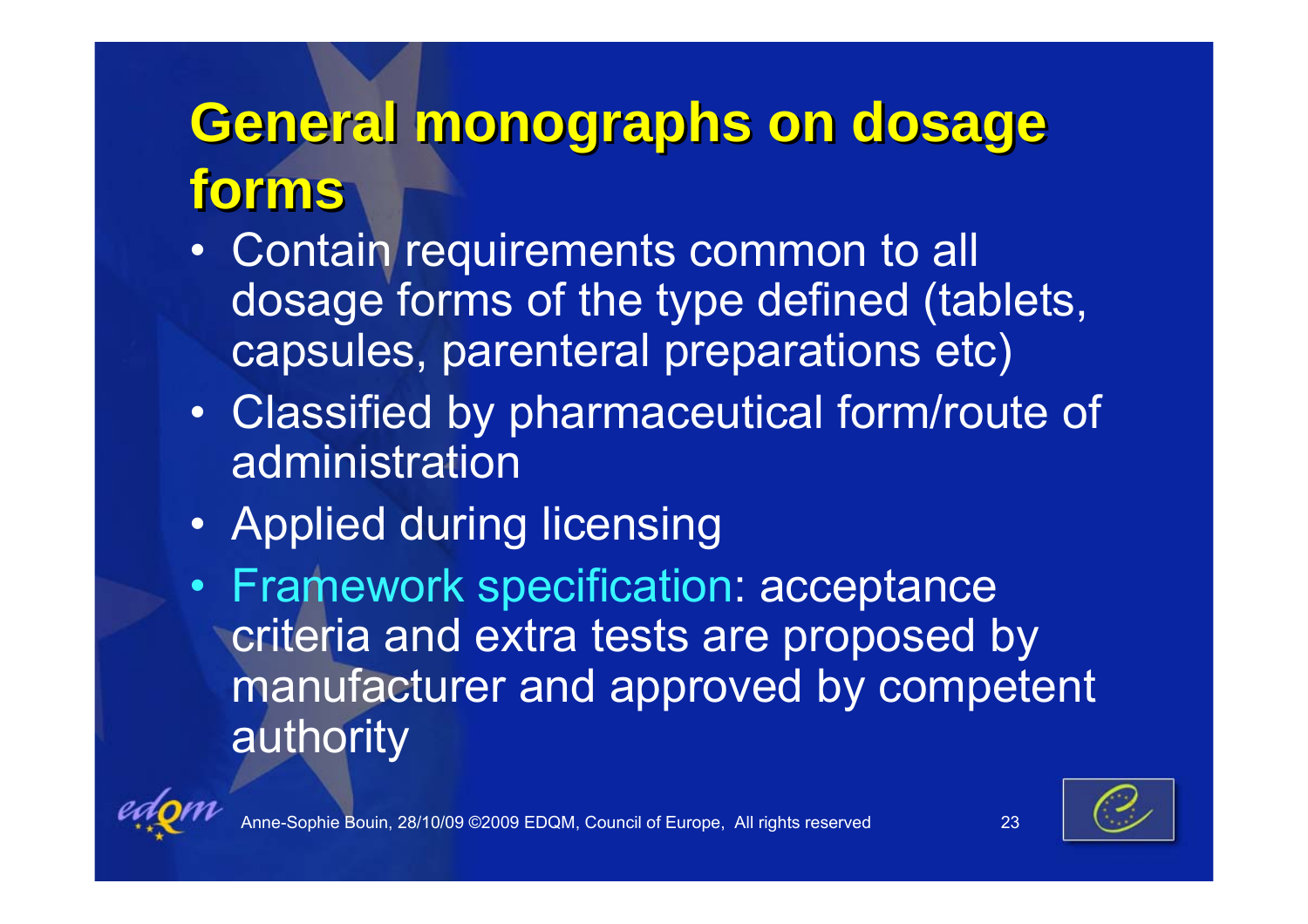### **Specific monographs Specific monographs**

 $edQm$ 

![](_page_24_Picture_2.jpeg)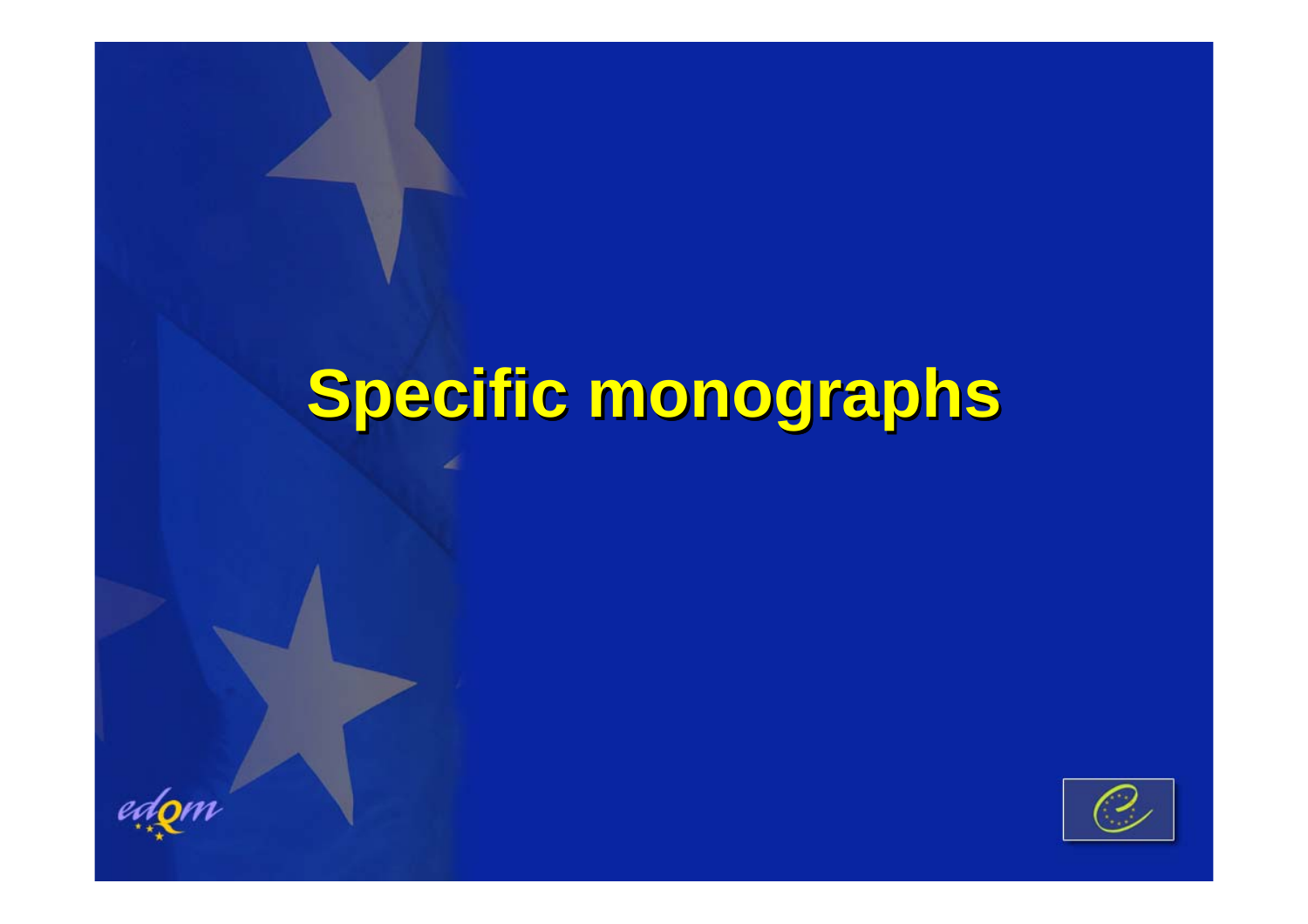# **Specific monographs Specific monographs** Requirement for a substance consists of: Specific monograph + general monograph(s) Whole set of requirements defining quality

![](_page_25_Picture_1.jpeg)

![](_page_25_Picture_2.jpeg)

Anne-Sophie Bouin, 28/10/09 ©2009 EDQM, Council of Europe, All rights reserved 25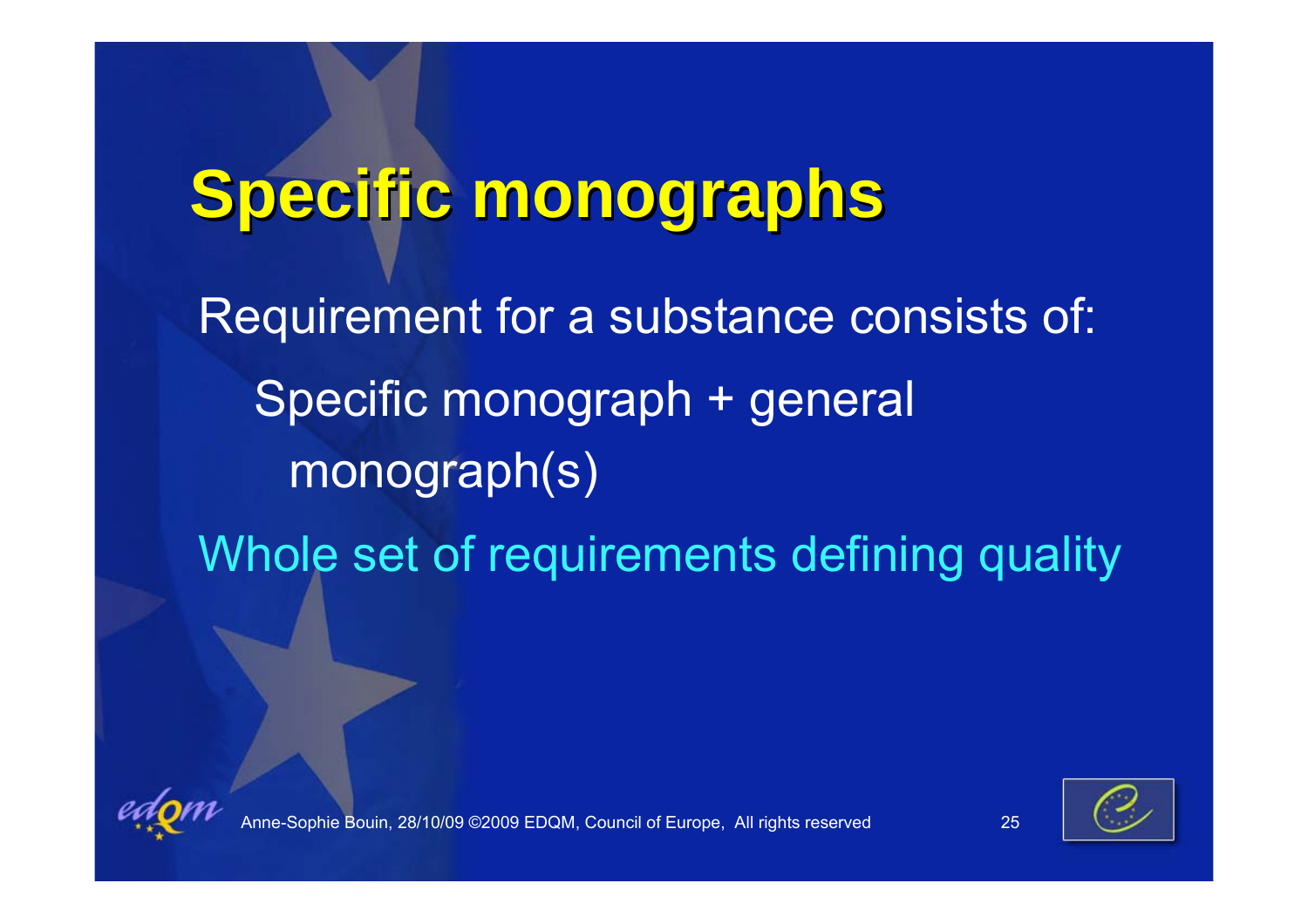# **TITLE**

- $\bullet$ • INNs used almost universally (modified to indicate salt)
- $\bullet$ Titles now include degree of hydration
- •Use in labelling required
- Molecular formula and mass: do not have to be checked!

![](_page_26_Picture_5.jpeg)

![](_page_26_Picture_6.jpeg)

28/10/09 ©2009 EDQM, Council of Europe, All rights reserved 26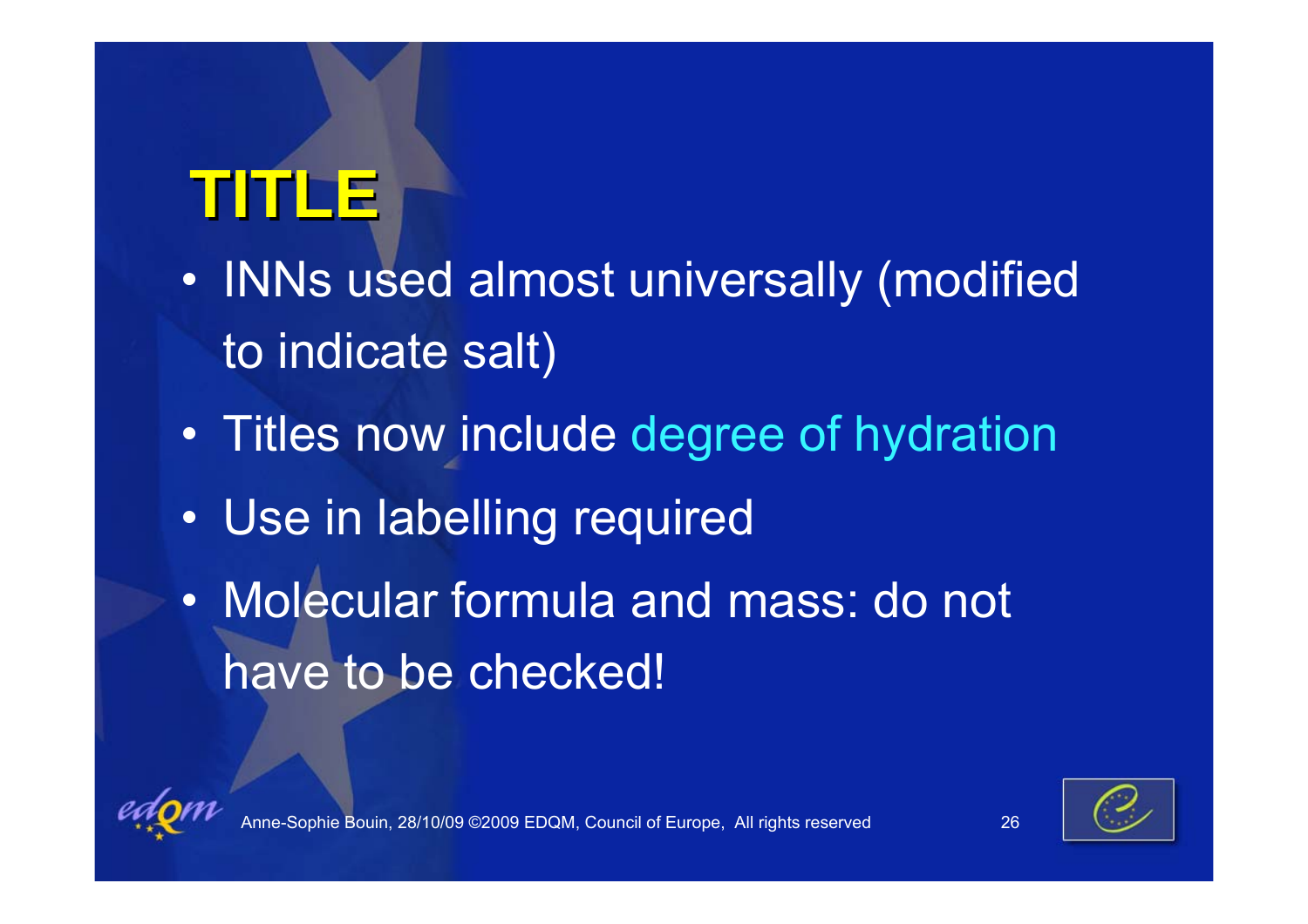# **DEFINITION DEFINITION**

 $\bullet$ **Chemical nomenclature**

#### • **Assay limits**

- LC assay: reflect assay variability and purity (eg:, 96.0- 102.0% means 2% assay variability and 3.0% total impurities)
- Microbiological assay: minimum activity (IU/mg, as is)
- Biological assay: specific activity (eg: IU/mg)

• **Solvent-free substance is implied even where not stated** (see *Substances for Pharmaceutical Use, residual solvents* )

![](_page_27_Picture_7.jpeg)

phie Bouin, 28/10/09 ©2009 EDQM, Council of Europe, All rights reserved 27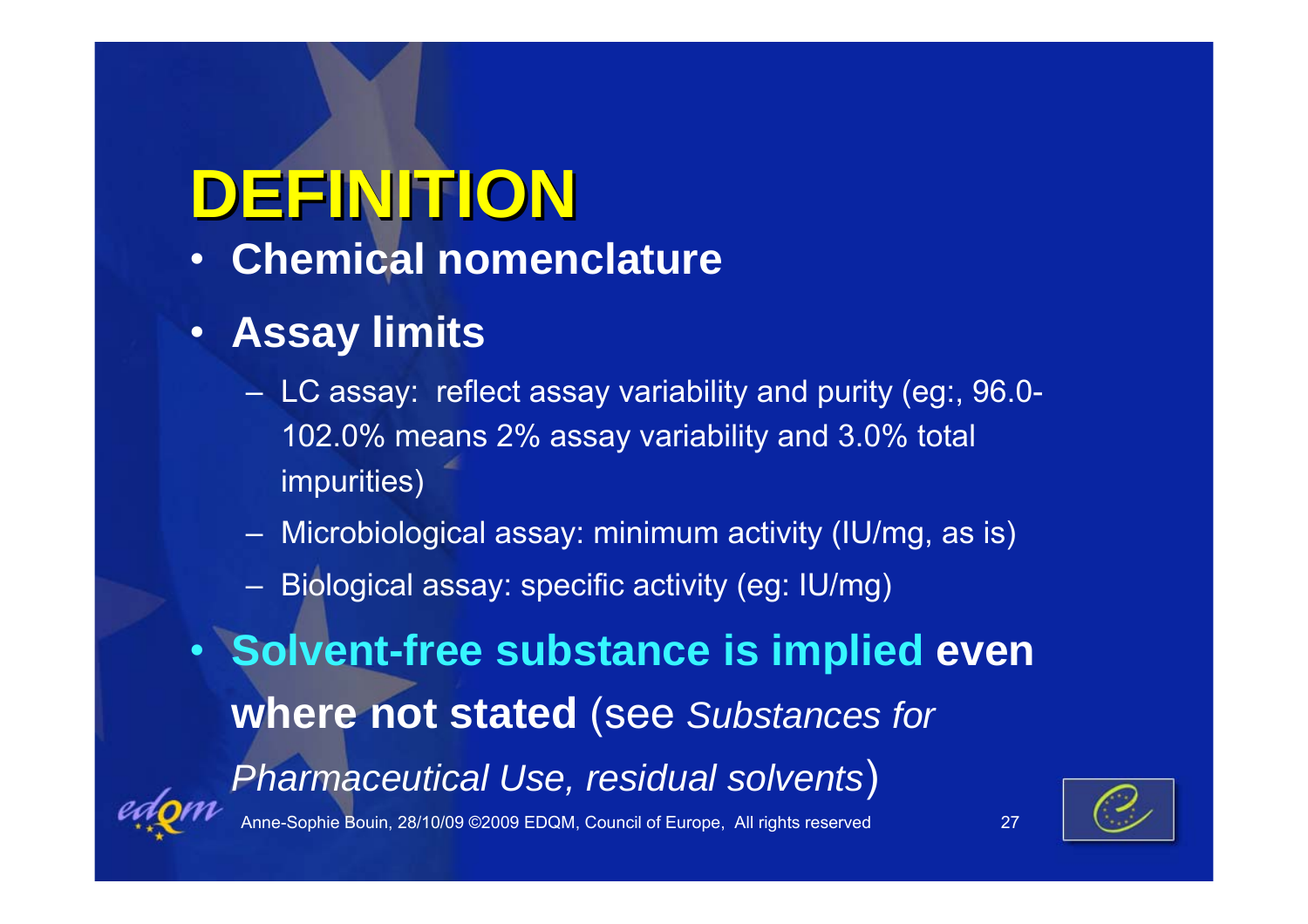# **Scope**

- • May include statements on scope (eg route of synthesis)
- Monograph applies to all grades, unless otherwise stated
- $\bullet$ • Special grades may be mentioned in body of monograph (parenteral etc.)

![](_page_28_Picture_4.jpeg)

![](_page_28_Picture_5.jpeg)

e Bouin, 28/10/09 ©2009 EDQM, Council of Europe, All rights reserved 28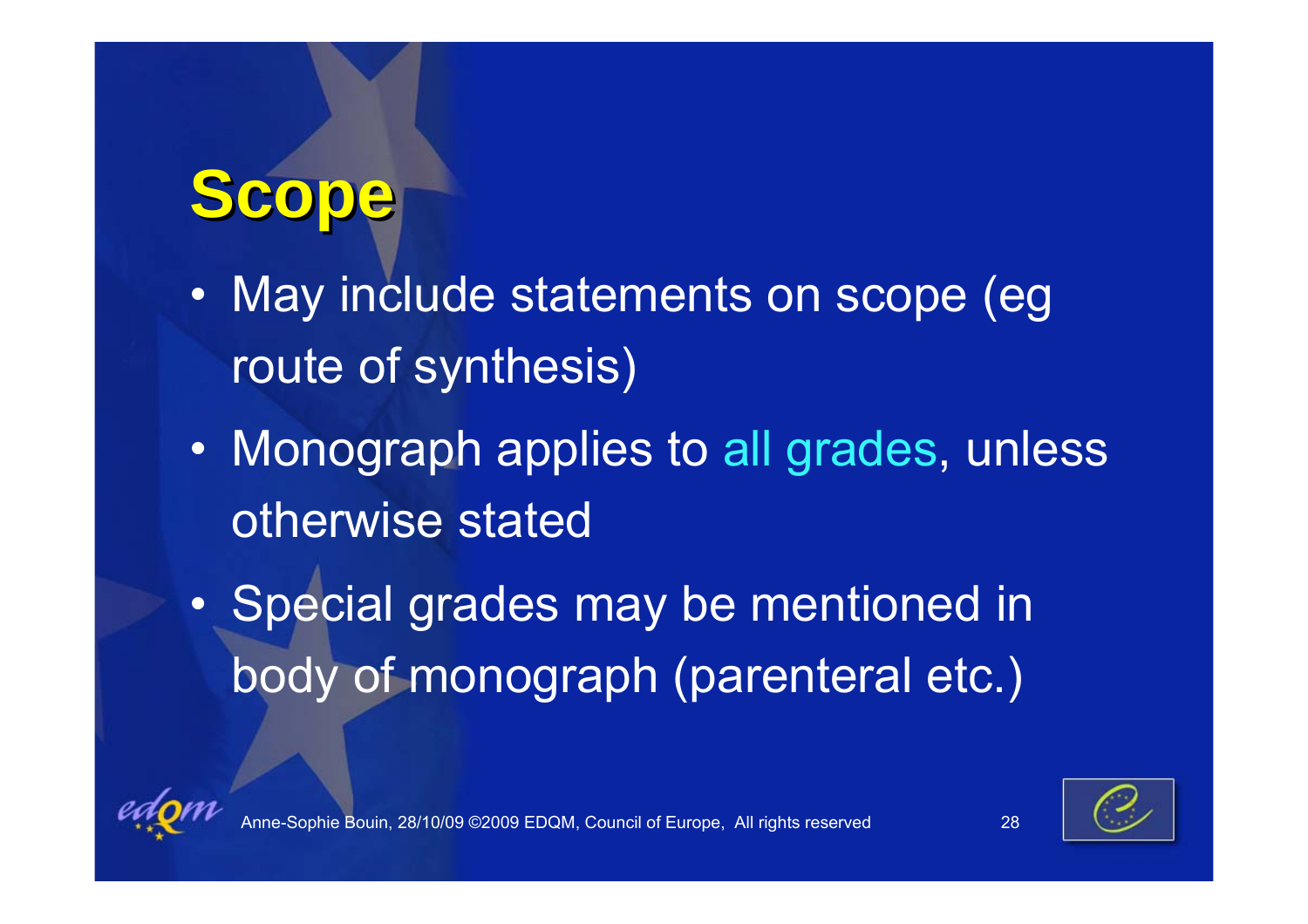## **Use of excipients Use of excipients**

- • Definition indicates where applicable that additives can be used (antioxidants, etc).
- See *Substances for Pharmaceutical Use*: "Processing with addition of excipients is permitted only where this is specifically stated in the Definition of the individual monograph. "• Indication on the label

![](_page_29_Picture_3.jpeg)

![](_page_29_Picture_4.jpeg)

![](_page_29_Picture_5.jpeg)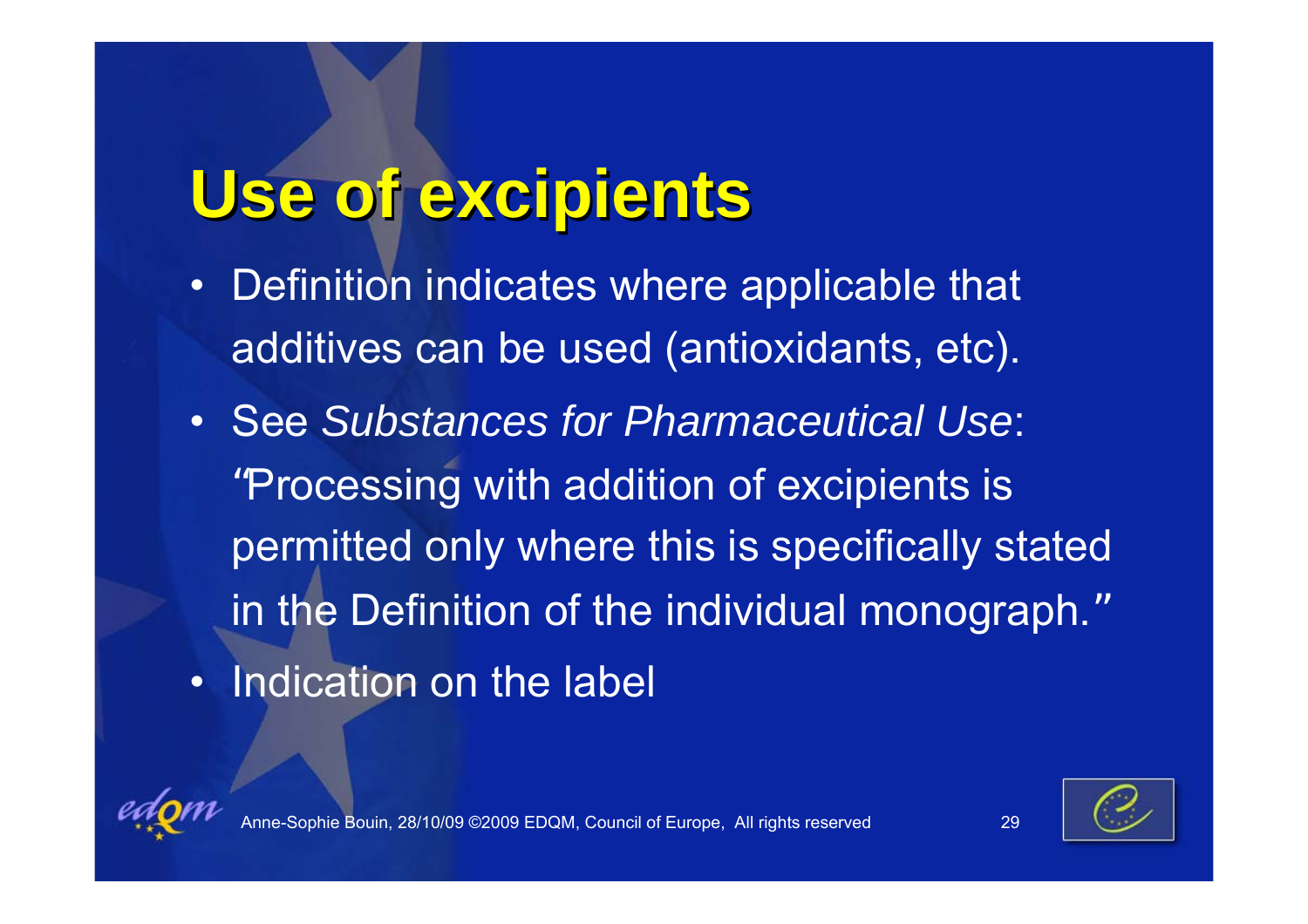# **PRODUCTION SECTION PRODUCTION SECTION**

- Instructions to manufacturers
- May relate to source materials, manufacturing process, its validation and control or to inprocess testing
- Cannot necessarily be verified by independent analyst
- Compliance established by competent authorities
- -> e.g. by examination of data or inspection

![](_page_30_Picture_6.jpeg)

![](_page_30_Picture_7.jpeg)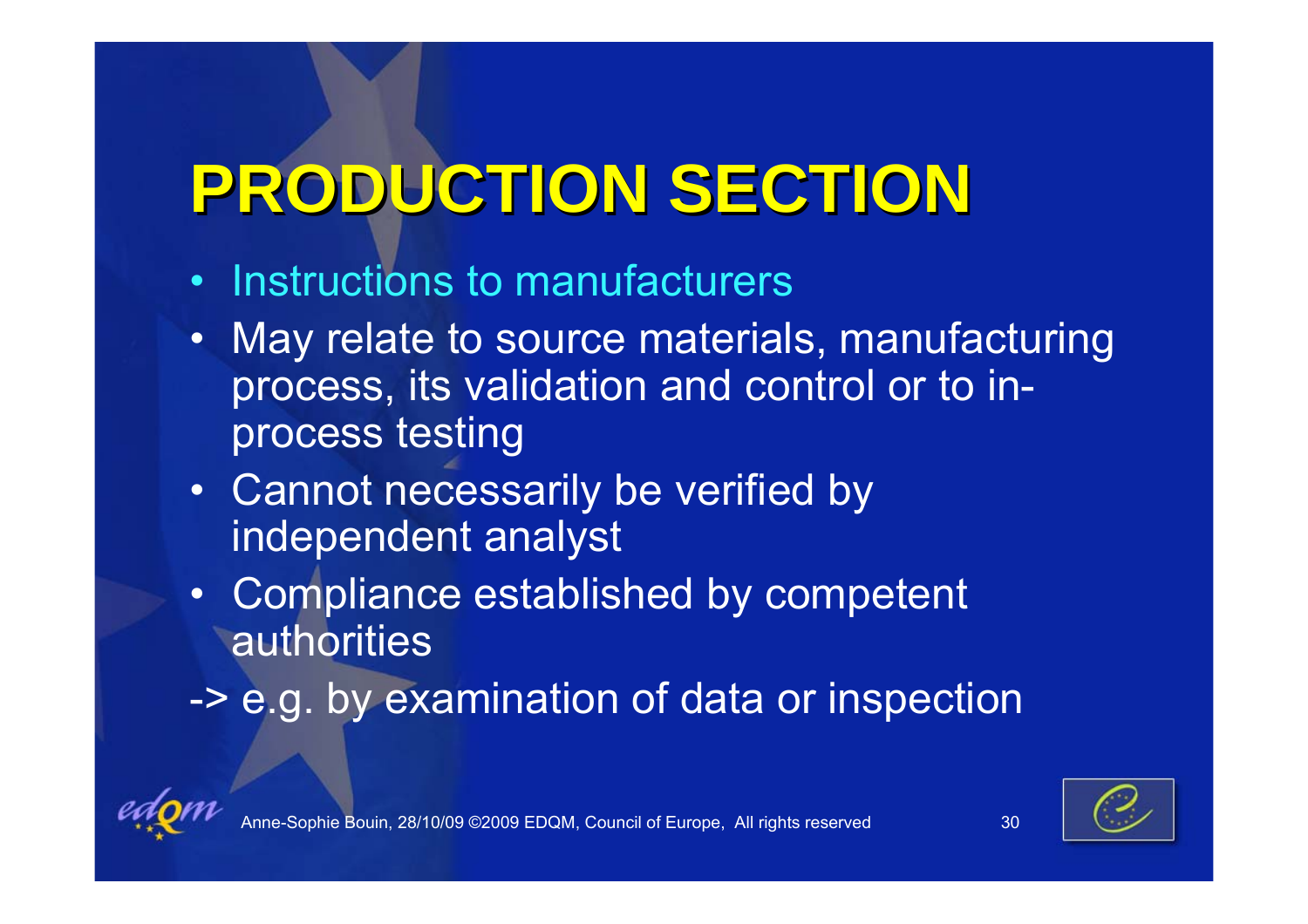# **CHARACTERS CHARACTERS**

- Not analytical requirements, do not have to be checked
- Useful information for the analyst (solubility, hygroscopicity)
- Polymorphism, where known, is mentioned (see also *5.9 Polymorphism* )
- Physical properties may be mentioned (melting point, refractive index, density)

![](_page_31_Picture_5.jpeg)

Anne-Sophie Bouin, 28/10/09 ©2009 EDQM, Council of Europe, All rights reserved 31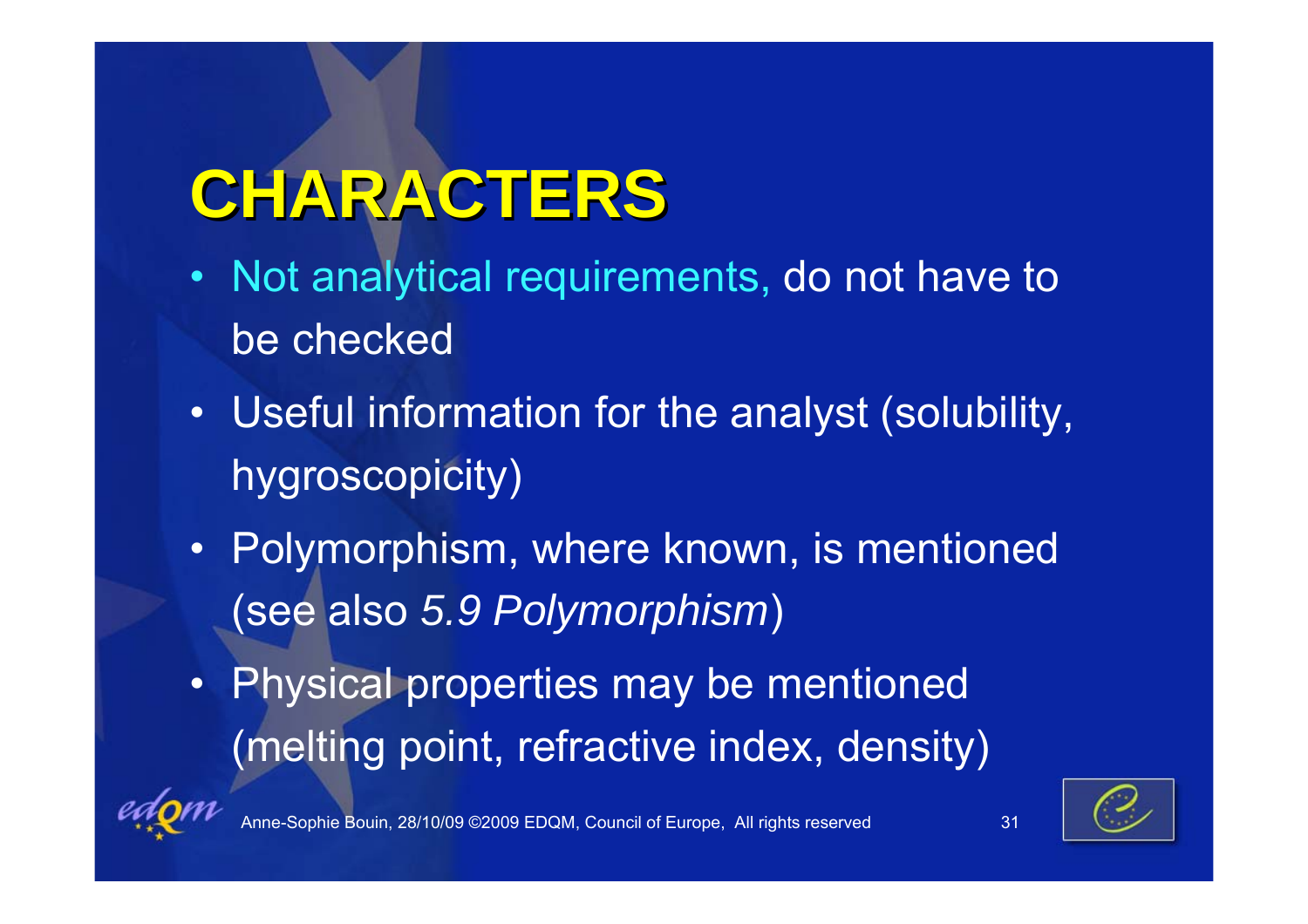# **IDENTIFICATION IDENTIFICATION**

First and Second identifications/alternative identifications: defined in General Notices

- ¾ First identification alone is always sufficient, Second is never mandatory
- ¾ Alternative identifications are equivalent

![](_page_32_Picture_4.jpeg)

![](_page_32_Picture_5.jpeg)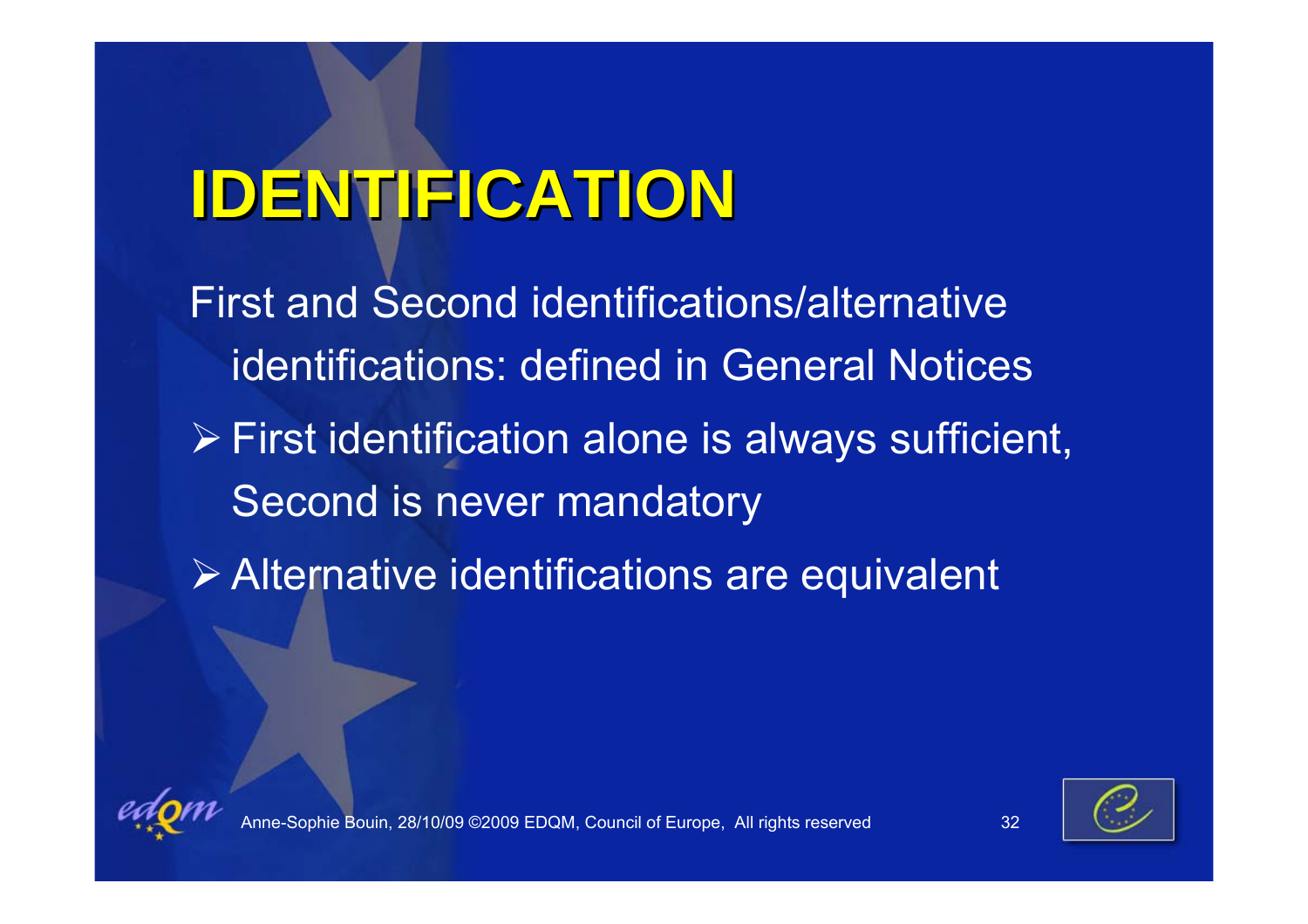# **TESTS**

- To detect: organic impurities, inorganic impurities, volatiles
- Methods:
	- –Physical and physico-chemical – Chemical
		- Chromatographic…

![](_page_33_Picture_5.jpeg)

![](_page_33_Picture_6.jpeg)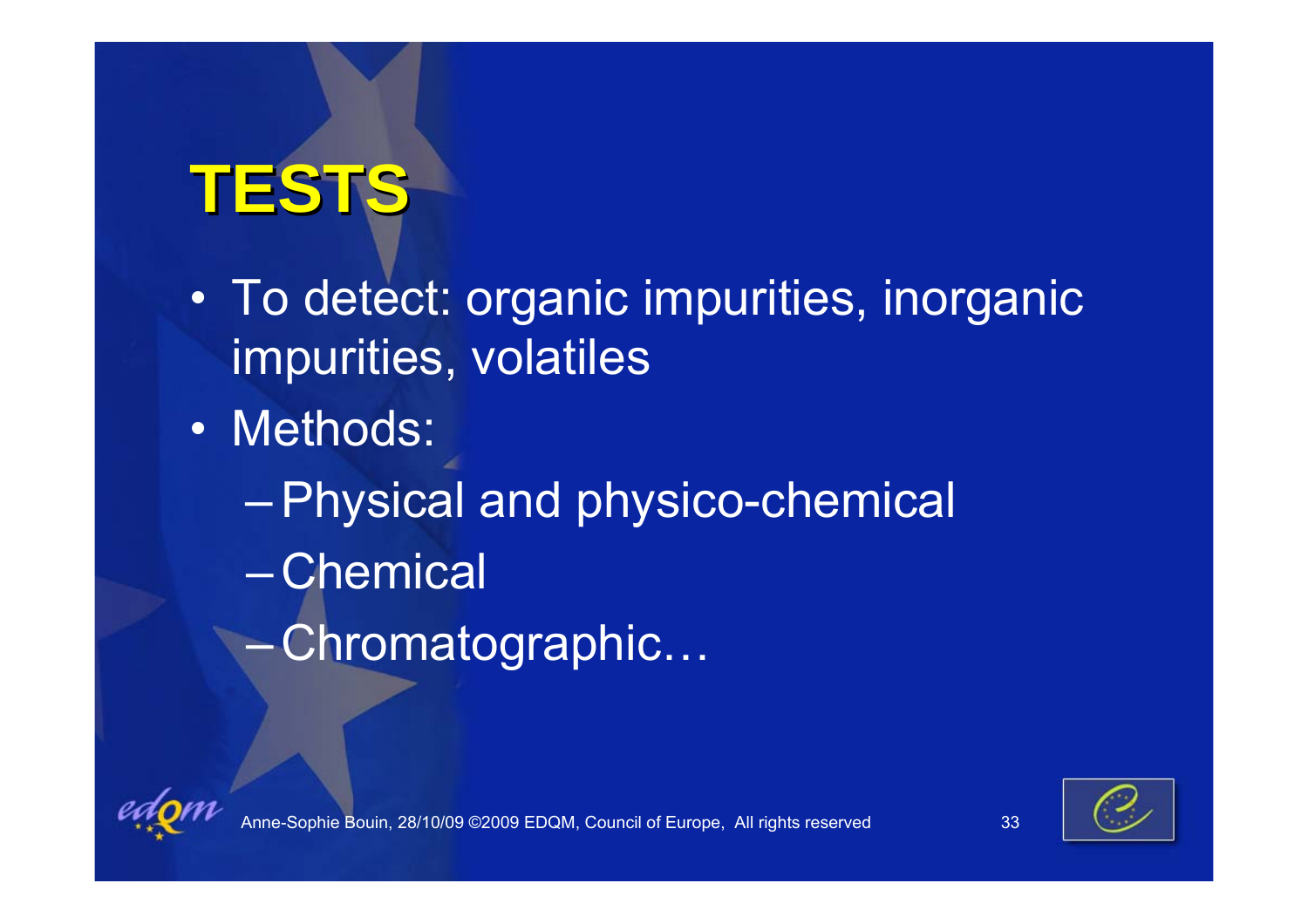# **Basis for impurities control Basis for impurities control**

- Specifications and batch analysis data for approved products
- Specified impurities are those in specifications for approved products
- Specified impurities are qualified at or above the level indicated in the monograph

![](_page_34_Picture_4.jpeg)

![](_page_34_Picture_5.jpeg)

Anne-Sole Bouin, 28/10/09 ©2009 EDQM, Council of Europe, All rights reserved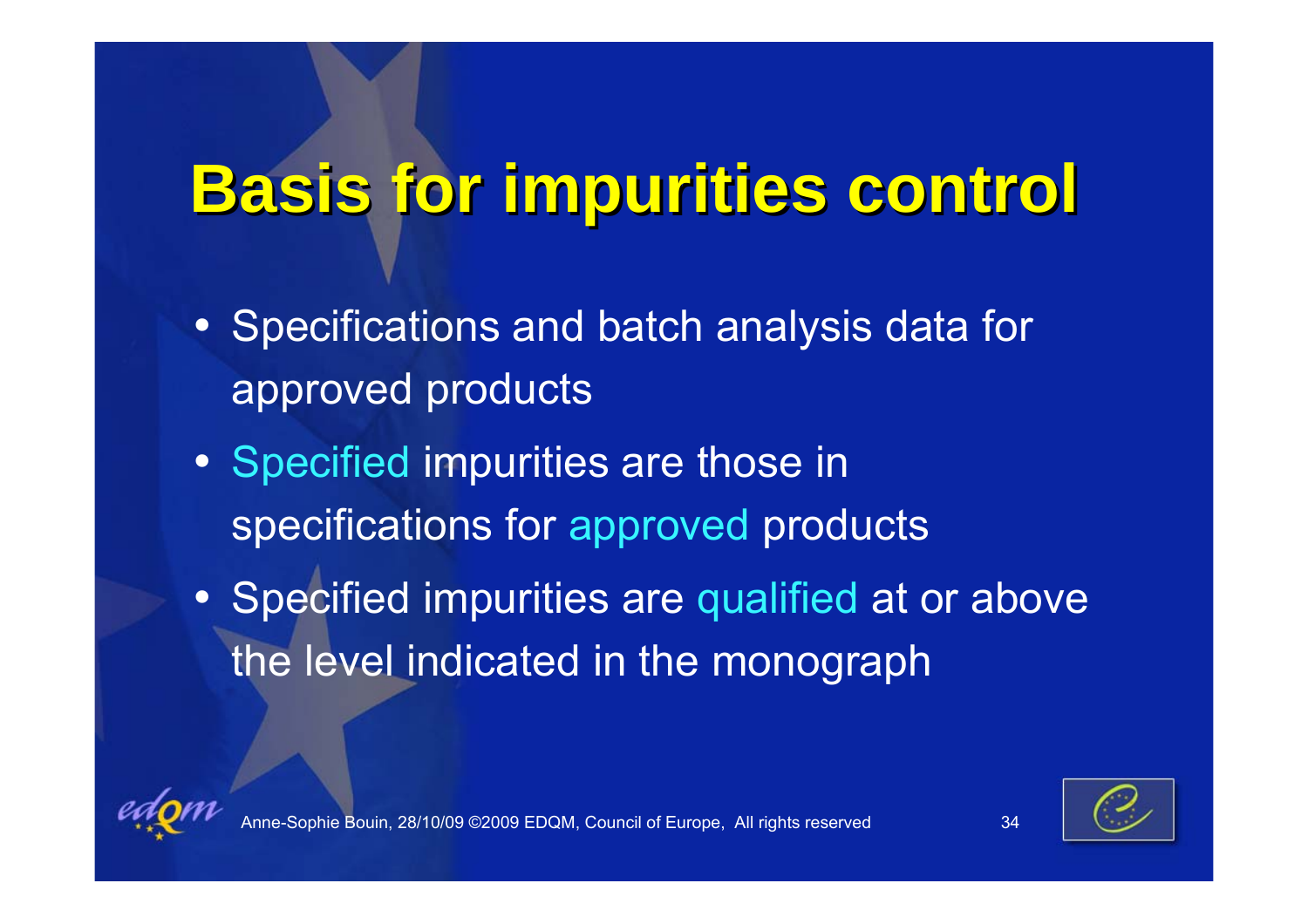## **Template for requirements Template for requirements**

- Limits for:
	- Specified impurities
	- Unspecified impurities
	- Total impurities
- Impurities section
	- Specified impurities
	- Other detectable impurities
- If the Impurities section is not divided, all the impurities listed are specified

![](_page_35_Picture_9.jpeg)

anne-Souin, 28/10/09 ©2009 EDQM, Council of Europe, All rights reserved 35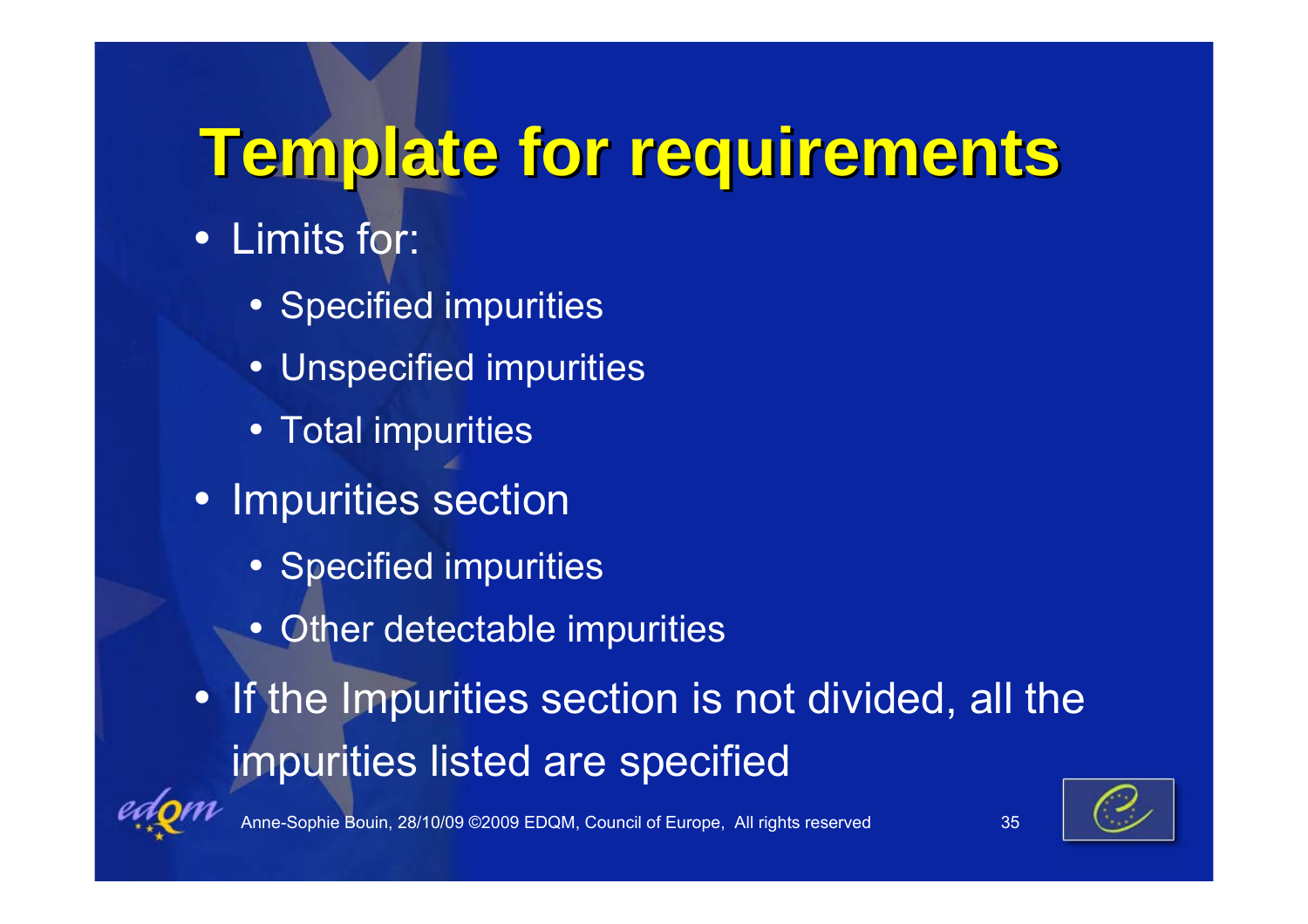## **Other Detectable Impurities Other Detectable Impurities**

- Specific Ph.Eur. category
- Impurities sections in monographs may have a list of ODIs
- ¾ Analytical information only: the impurity is *detected* by the monograph method ¾ ODIs are limited in the monograph by the limit for "unspecified impurities " (or *Substances for Pharmaceutical Use* )

![](_page_36_Picture_4.jpeg)

e Bouin, 28/10/09 ©2009 EDQM, Council of Europe, All rights reserved 36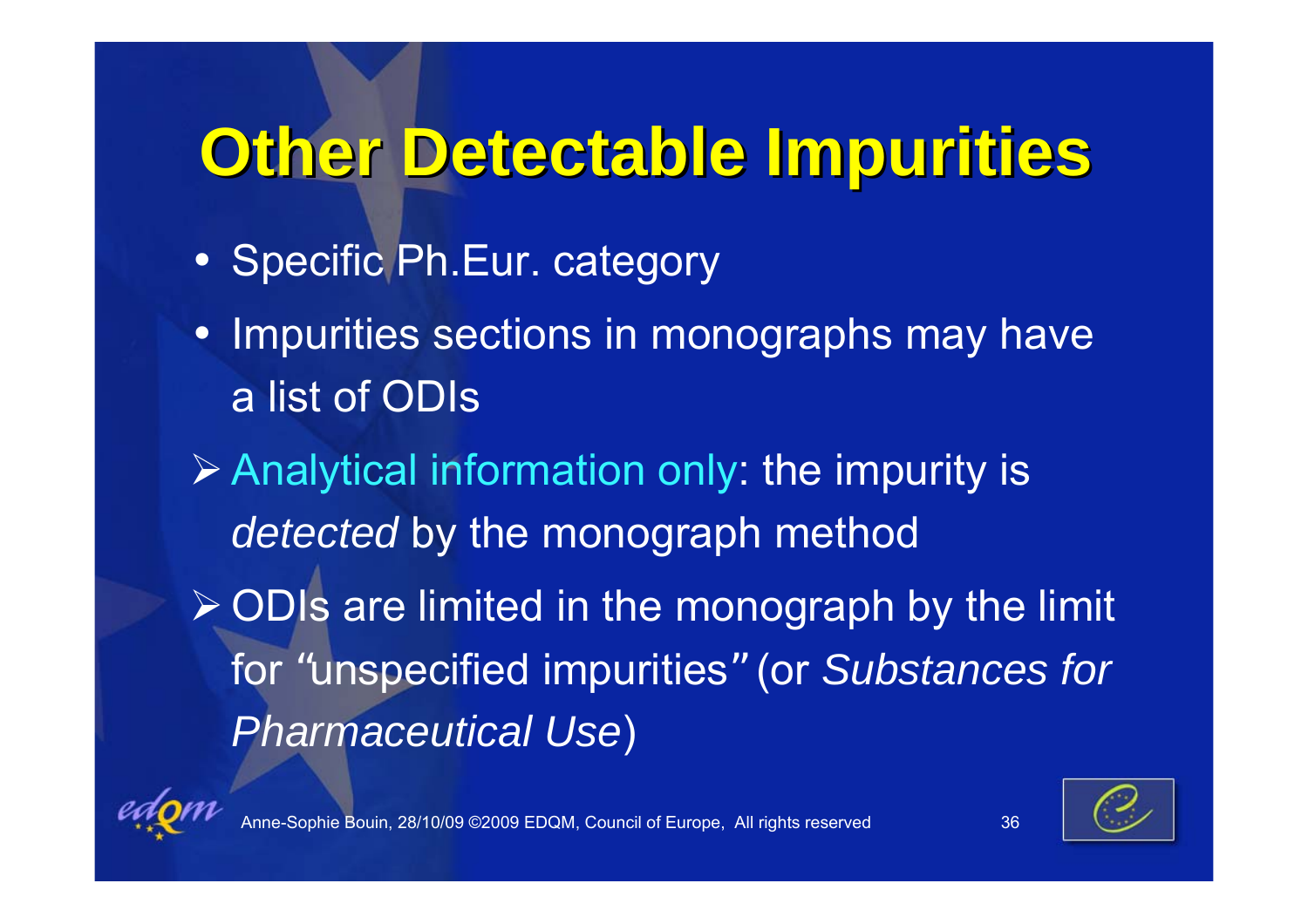# **IMPURITIES SECTION IMPURITIES SECTION**

- • Gives impurities that are known to be detected by monograph tests
- Usually controlled by related substances test, but may be other tests
- Not necessarily exhaustive
- • Based on information obtained and verified during elaboration

![](_page_37_Picture_5.jpeg)

Bouin, 28/10/09 ©2009 EDQM, Council of Europe, All rights reserved 37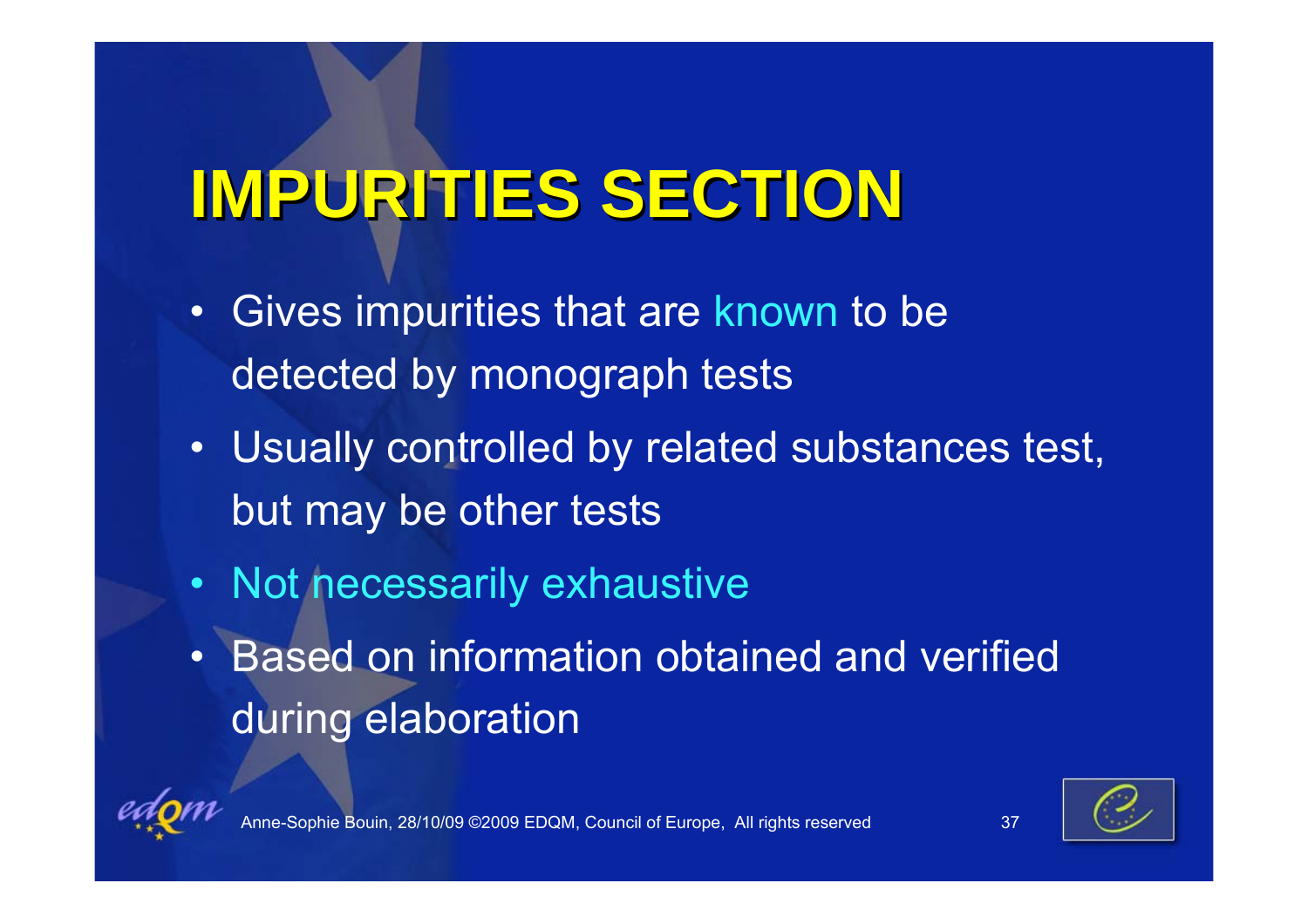### **Directive 2003/63/EC Directive 2003/63/EC**

" However, where a starting material in the European Pharmacopoeia … has been prepared by a method liable to leave impurities not controlled in the pharmacopoeia monograph, these impurities and their maximum tolerance limits must be declared and a suitable test procedure must be described. "

![](_page_38_Picture_2.jpeg)

![](_page_38_Picture_3.jpeg)

![](_page_38_Picture_5.jpeg)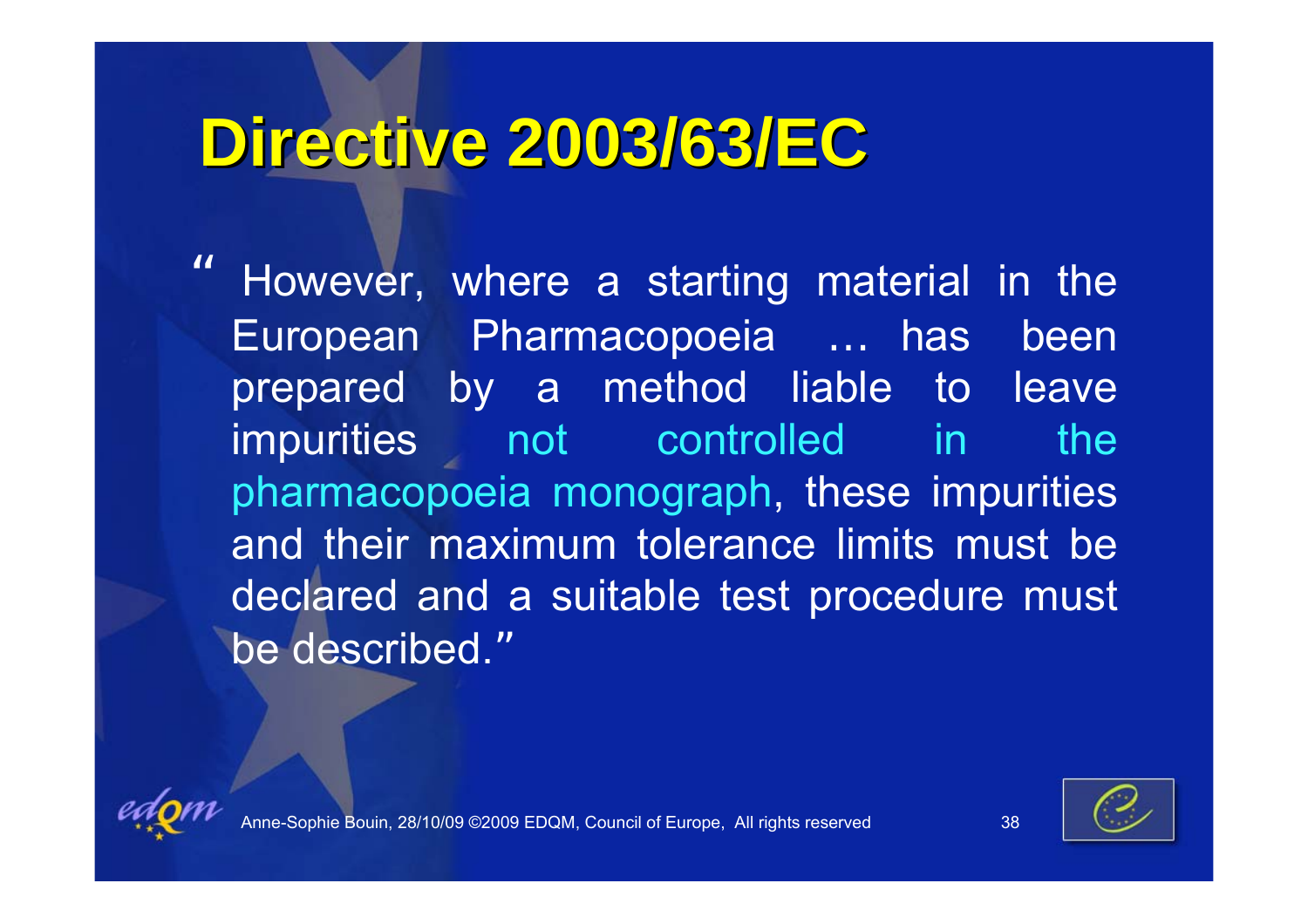### **Monograph revision Monograph revision**

• **Impurities control has to be updated for newly authorised products/sources:**

"[Where] a monograph … [may] be insufficient … the competent authorities shall inform the European Pharmacopoeia. The marketing authorisation holder shall provide the European Pharmacopoeia with the details of the alleged insufficiency and the additional specifications applied. "

![](_page_39_Picture_3.jpeg)

ie Bouin, 28/10/09 ©2009 EDQM, Council of Europe, All rights reserved 39

![](_page_39_Picture_5.jpeg)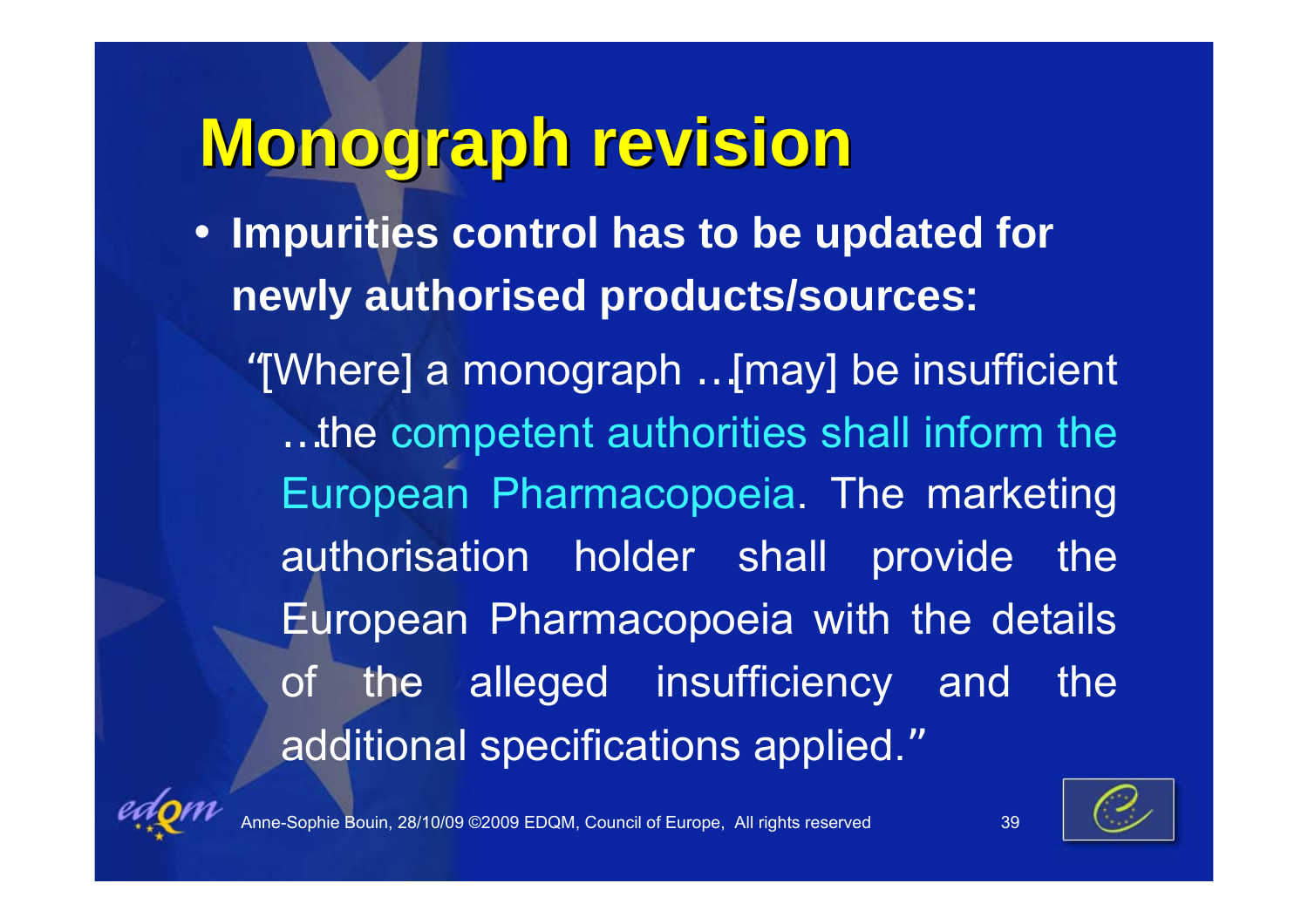### **Residual solvents Residual solvents**

- Dealt with in *Substances for Pharmaceutical Use* and general chapter *5.4 Residual solvents*
- $\bullet$ • Specific monographs do not include a test for residual solvents, *except*:

![](_page_40_Picture_3.jpeg)

![](_page_40_Picture_4.jpeg)

Bouin, 28/10/09 ©2009 EDQM, Council of Europe, All rights reserved 40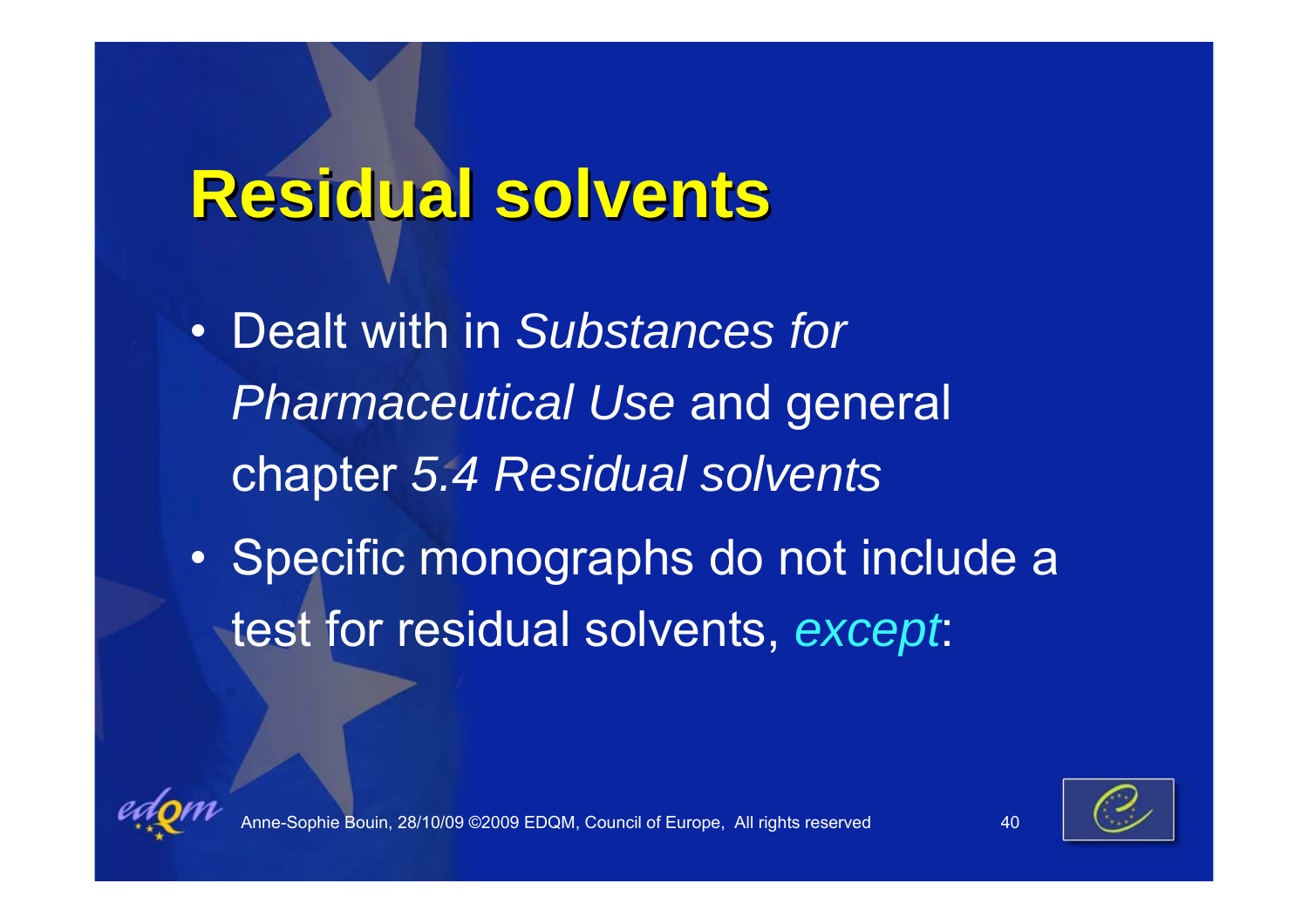### **Residual solvents Residual solvents**

- $\bullet$  Class 1 solvents are always named and limited in monographs
- Class 3 solvents are only named and limited in monographs when they exceed 0.5% (impact on assay results)
- $\bullet$  Class 2 solvents are NOT named and limited in monographs: chapter 5.4 applies

![](_page_41_Picture_4.jpeg)

![](_page_41_Picture_5.jpeg)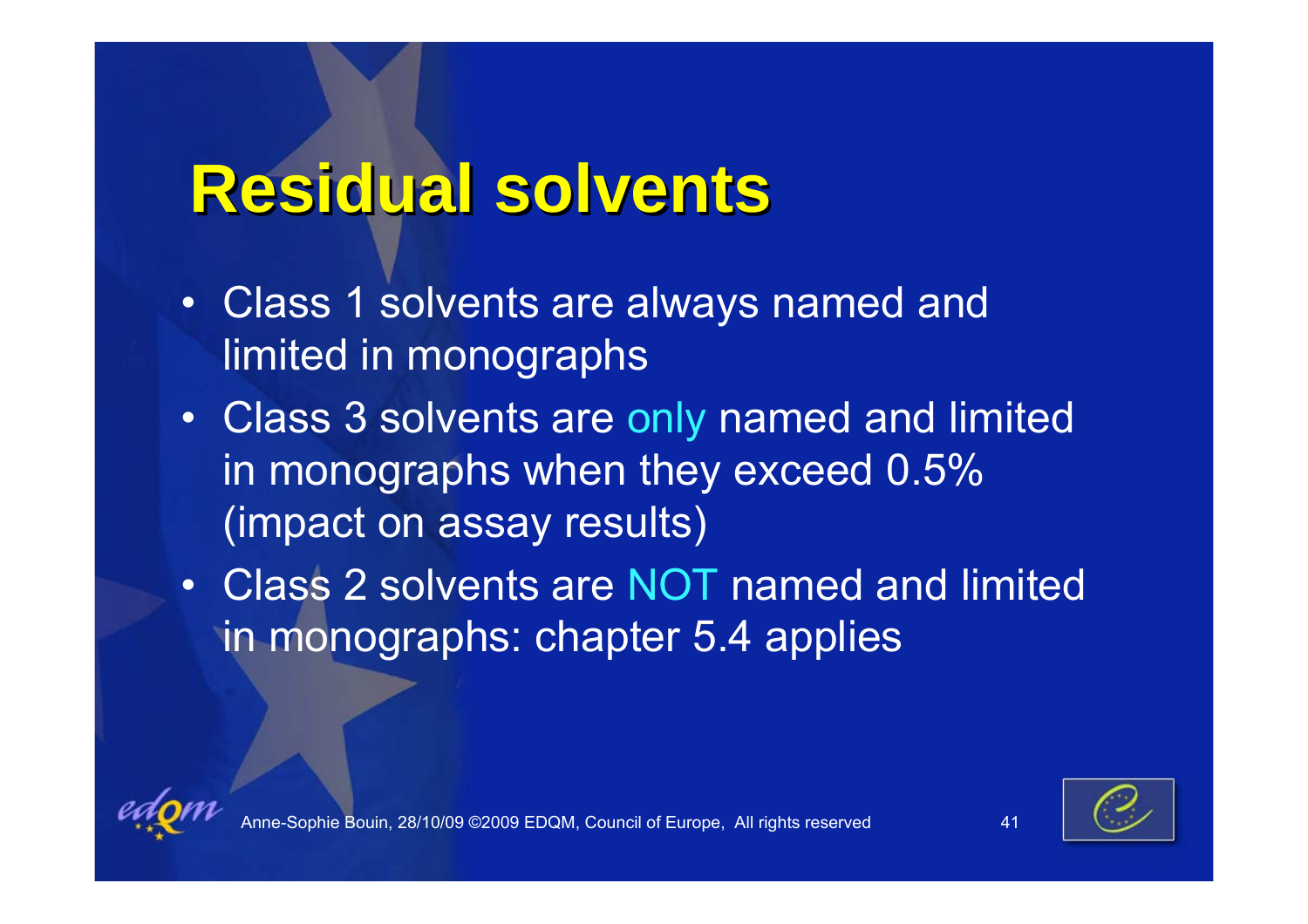# **ASSAY**

- • Ph.Eur. policy prefers unspecific but precise assay (titration) provided related substances test is sufficiently characteristic and searching
- Well-defined salts: normally only the pharmacologically active part is determined by titration
- For chromatographic assays chapter 2.2.46 defines repeatability requirements

![](_page_42_Picture_4.jpeg)

Anne-Sophie Bouin, 28/10/09 ©2009 EDQM, Council of Europe, All rights reserved 42

![](_page_42_Picture_6.jpeg)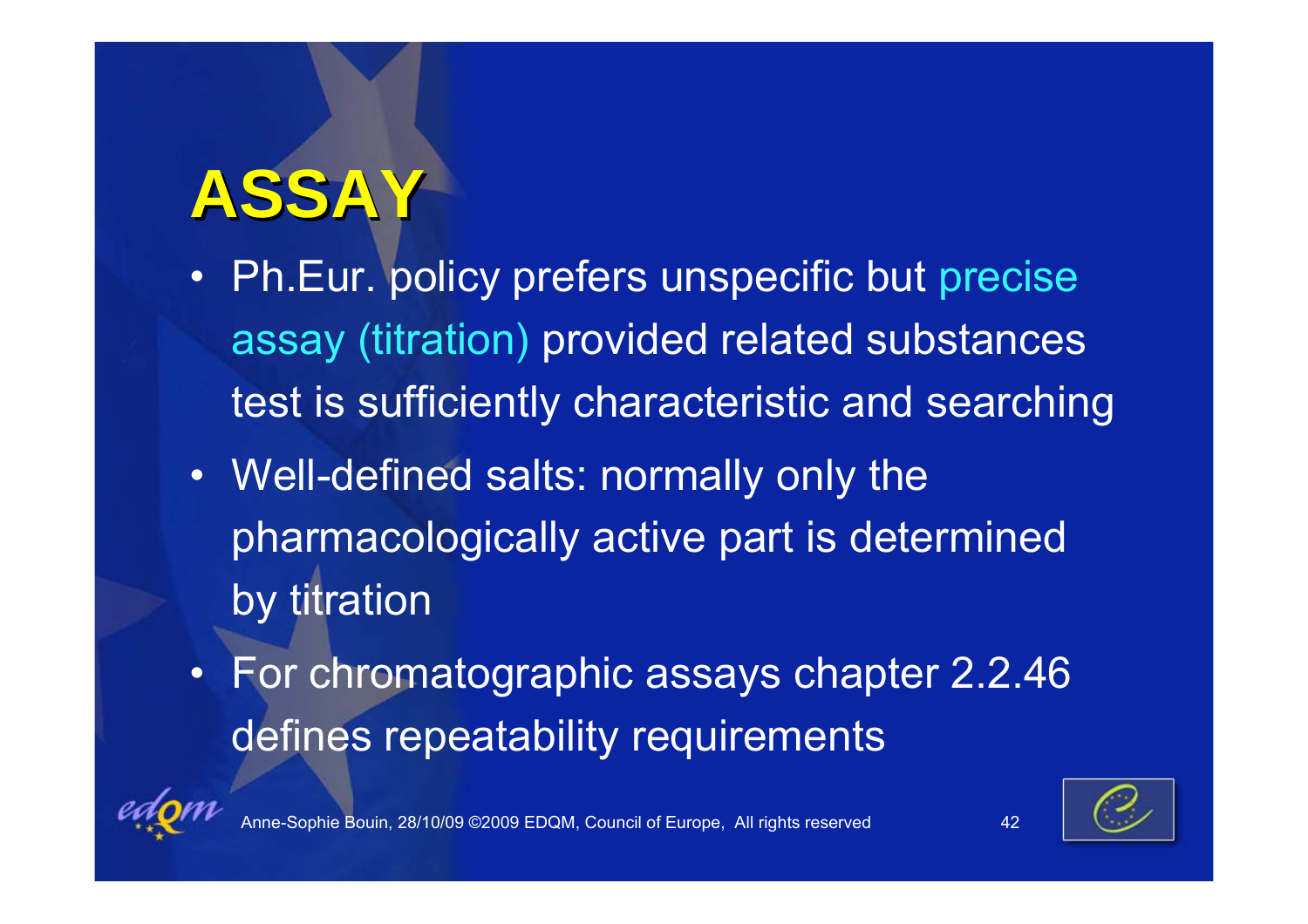# **STORAGE STORAGE**

- Section is not mandatory
- • Competent authority decides on storage may decide to make Ph. Eur. mandatory
- Product has to be stored so as to ensure compliance with monograph
- Conventional expressions defined in General **Notices**

![](_page_43_Picture_5.jpeg)

![](_page_43_Picture_6.jpeg)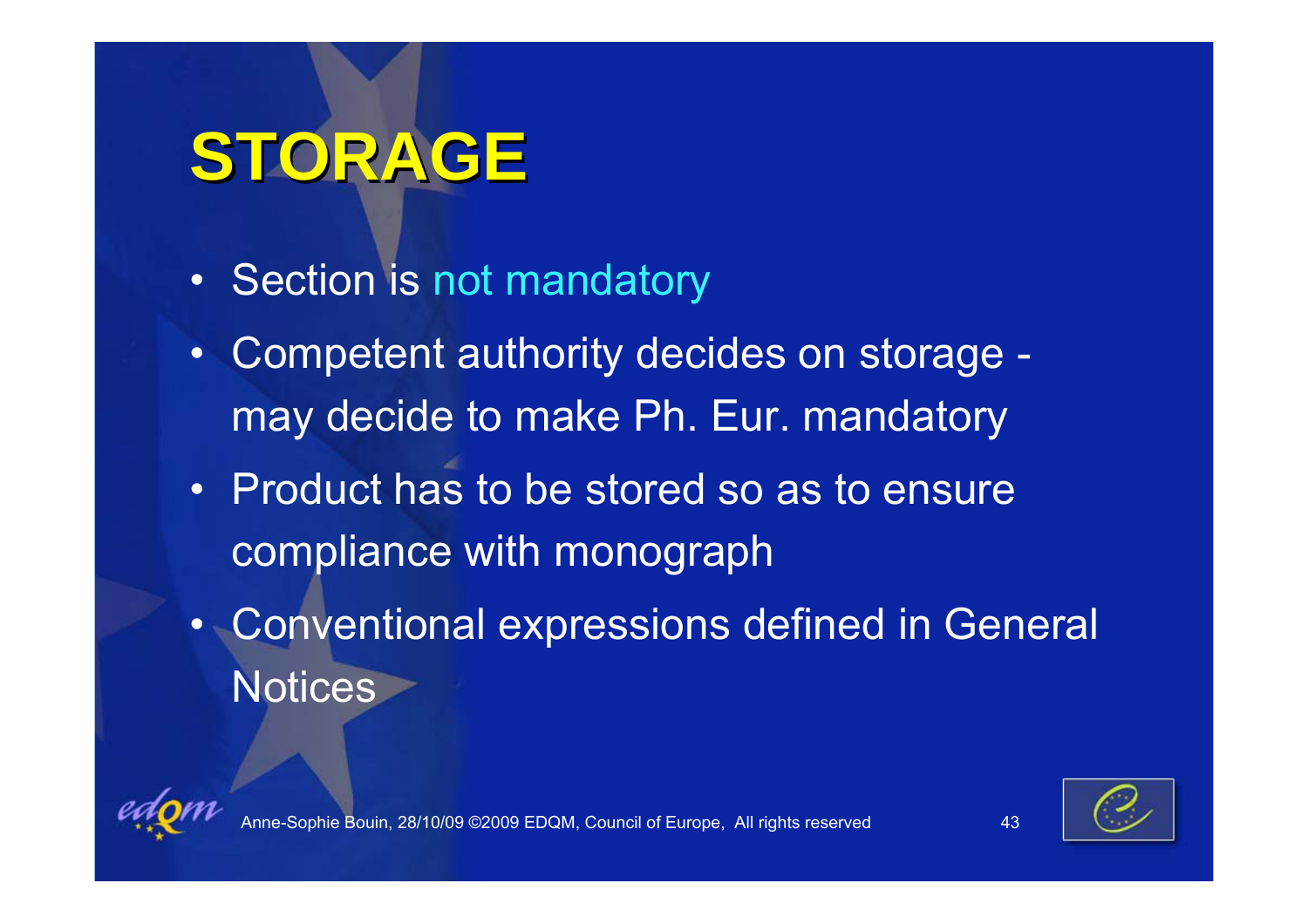# **LABELLING LABELLING**

- • Covered by national and international regulations
- Ph Eur indicates labelling items needed for application of monographs For example, nominal values (especially excipients)

![](_page_44_Picture_3.jpeg)

![](_page_44_Picture_4.jpeg)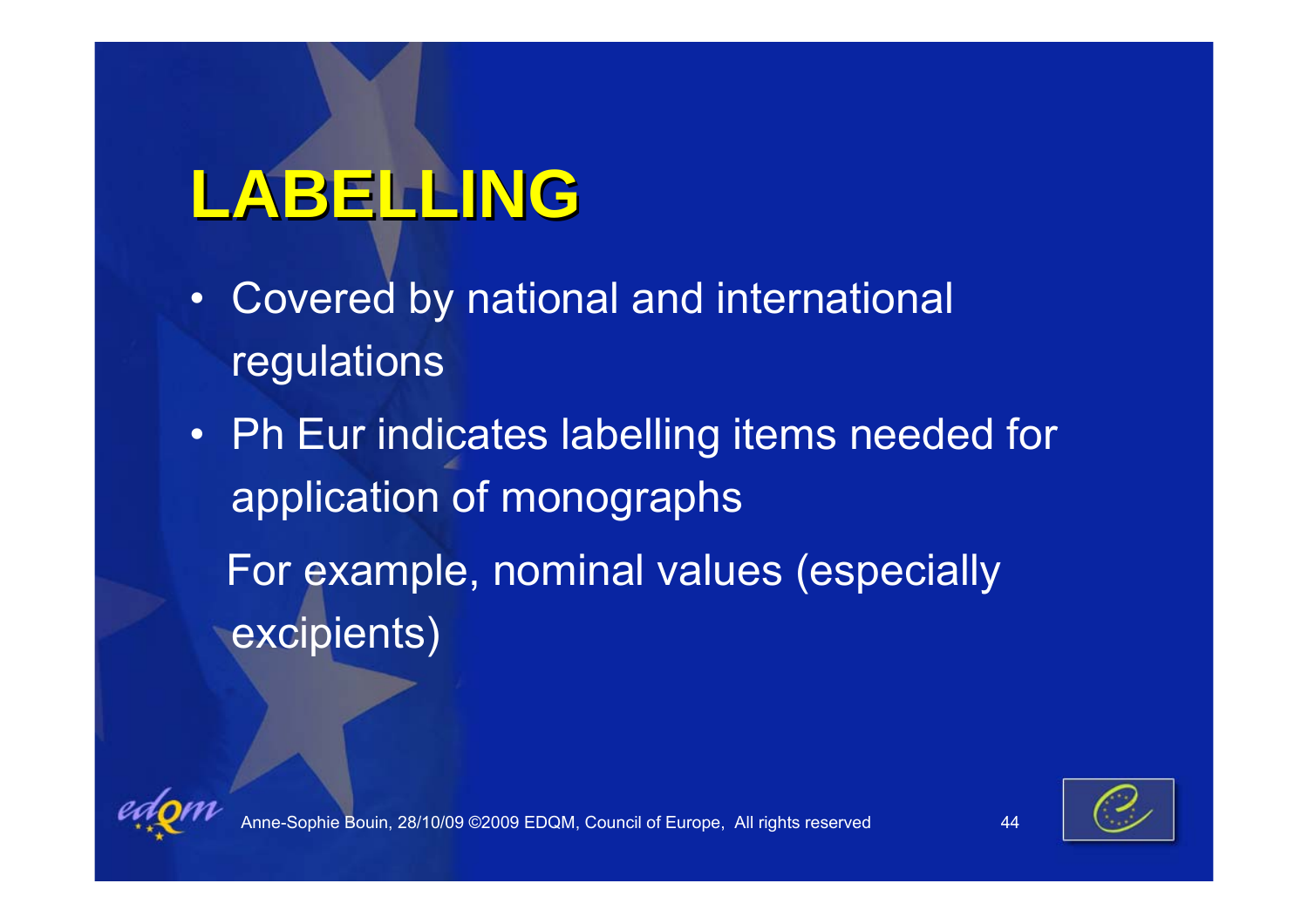# **LABELLING LABELLING**

- "Labelling" is interpreted in broad sense
- $\bullet$ Not just what is read on container
- • Information provided with the product is also included in "labelling ": package, leaflet, certificate of analysis

![](_page_45_Picture_4.jpeg)

![](_page_45_Picture_5.jpeg)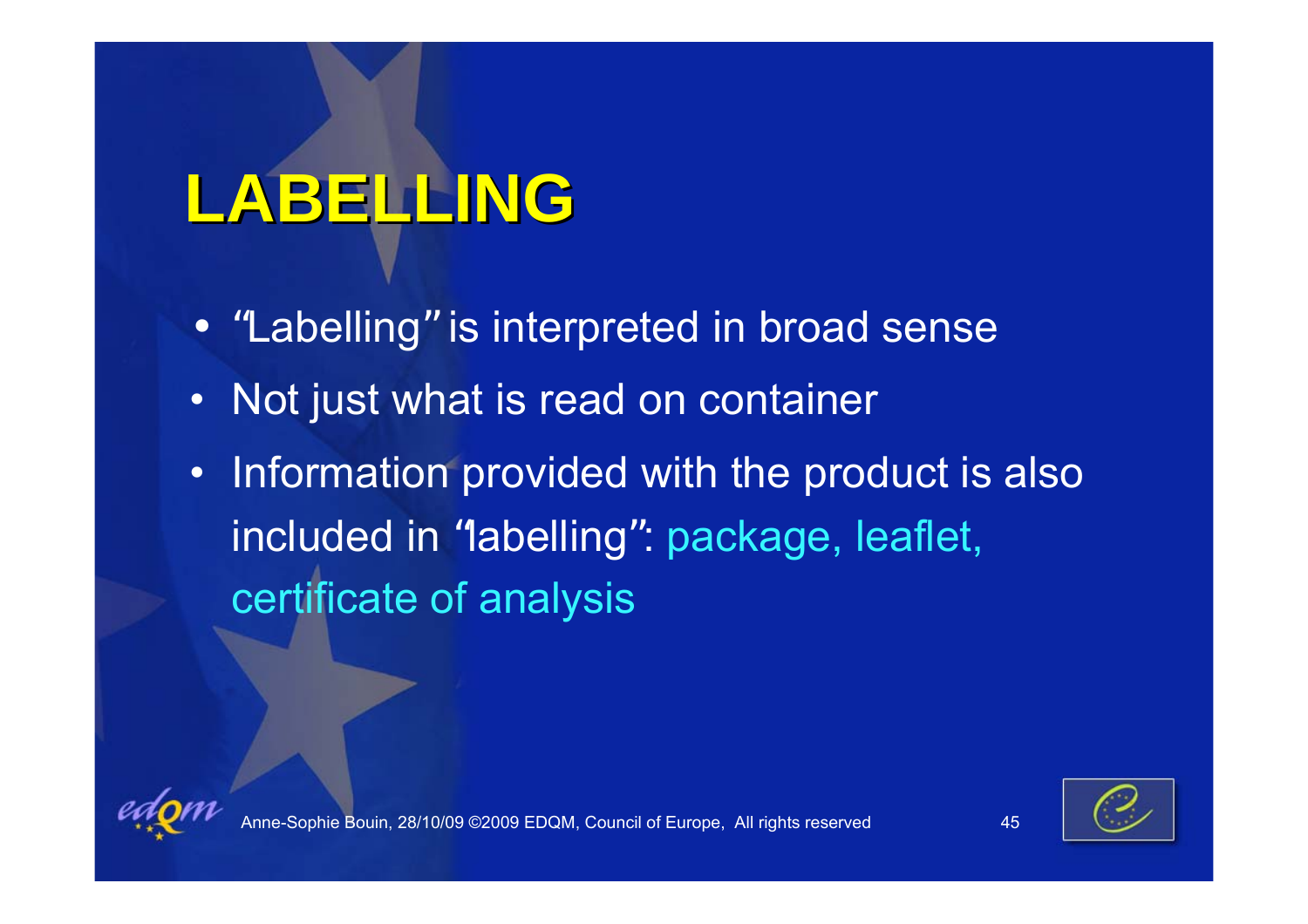# **FUNCTIONALITY-RELATED FUNCTIONALITY-RELATED CHARACTERISTICS CHARACTERISTICS**

- $\bullet$ Monographs on excipients
- •Section is not mandatory
- $\bullet$ Tests are linked to use (lubricant, filler, etc.)
- • Section provides information on important parameters

![](_page_46_Picture_5.jpeg)

![](_page_46_Picture_6.jpeg)